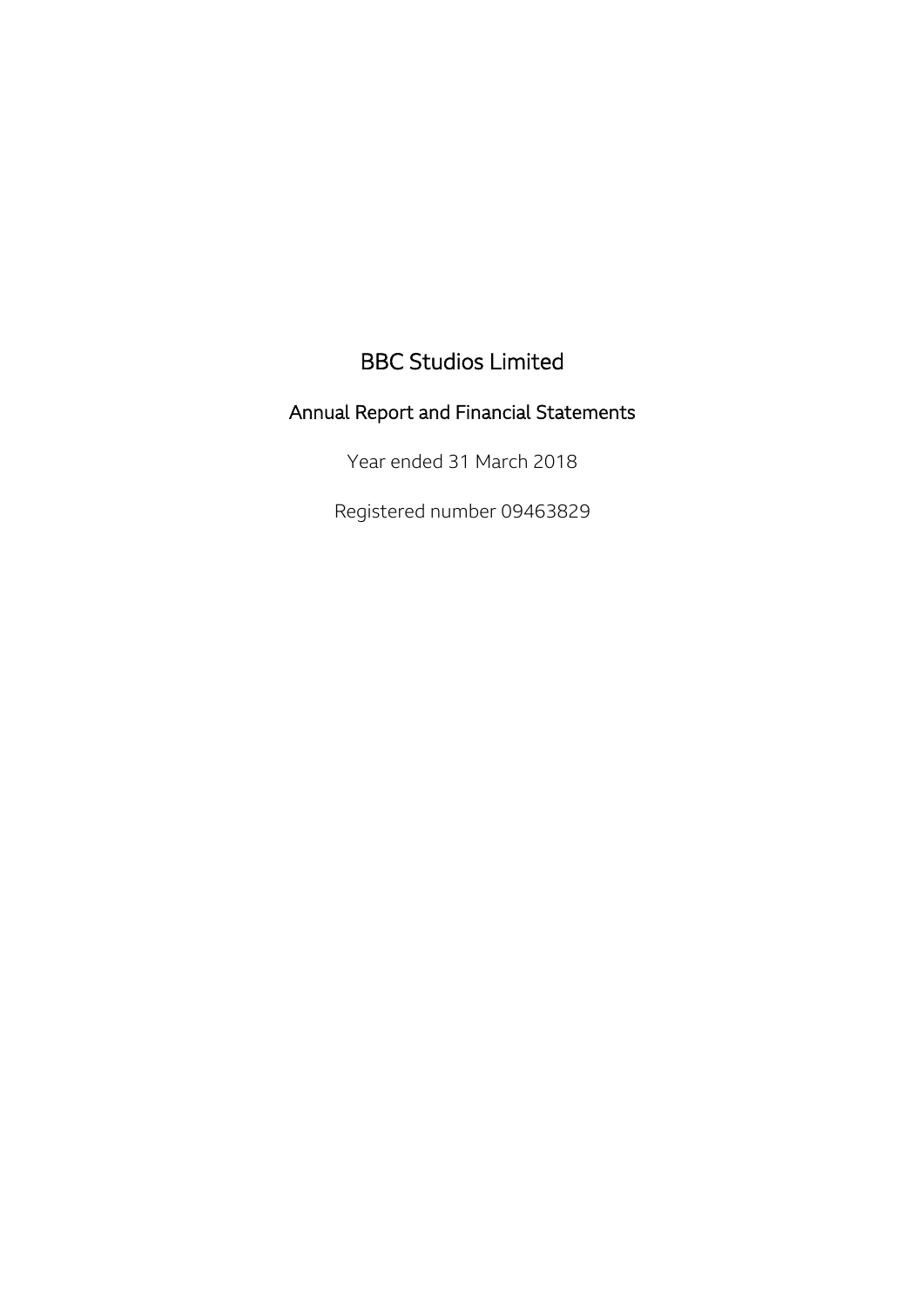## Officers and advisors

#### **Directors**

Anna Mallett Mark Linsey

### Company Secretary

Anthony Corriette

#### Registered office

BC3 D4 Broadcast Centre 201 Wood Lane London W12 7TP

#### Auditor

National Audit Office 157 - 197 Buckingham Palace Road SW1W 9SP London

Registered number 09463829 BBC Studios Limited 31 March 2018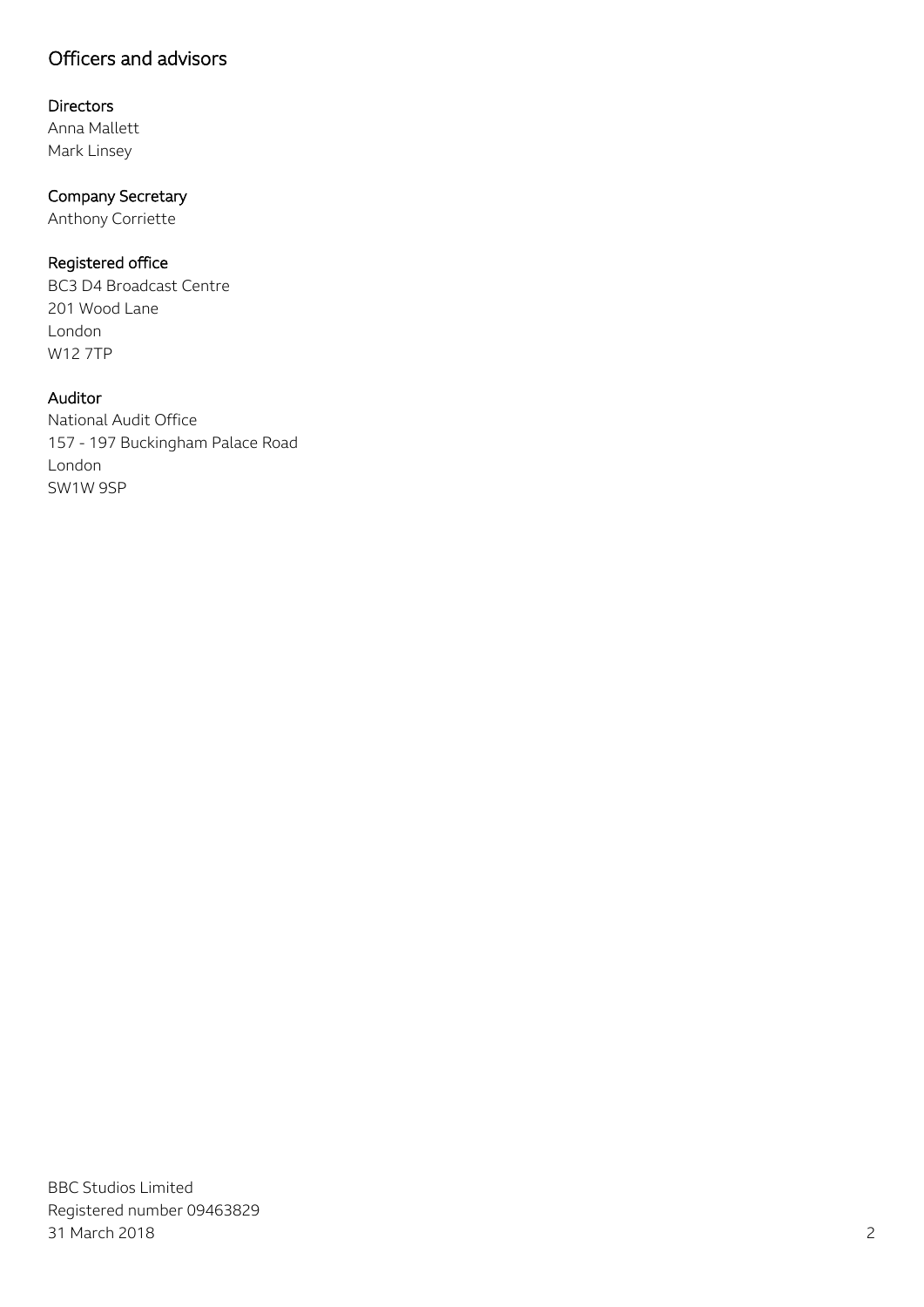### **Contents**

- 4 Strategic Report
- 8 Directors' Report
- 11 Statement of Directors' Responsibilities
- 12 Independent Auditor's Report to the members of BBC Studios Limited
- 15 Income Statement
- 16 Balance Sheet
- 17 Statement of Changes in Equity
- 18 Notes to the Financial Statements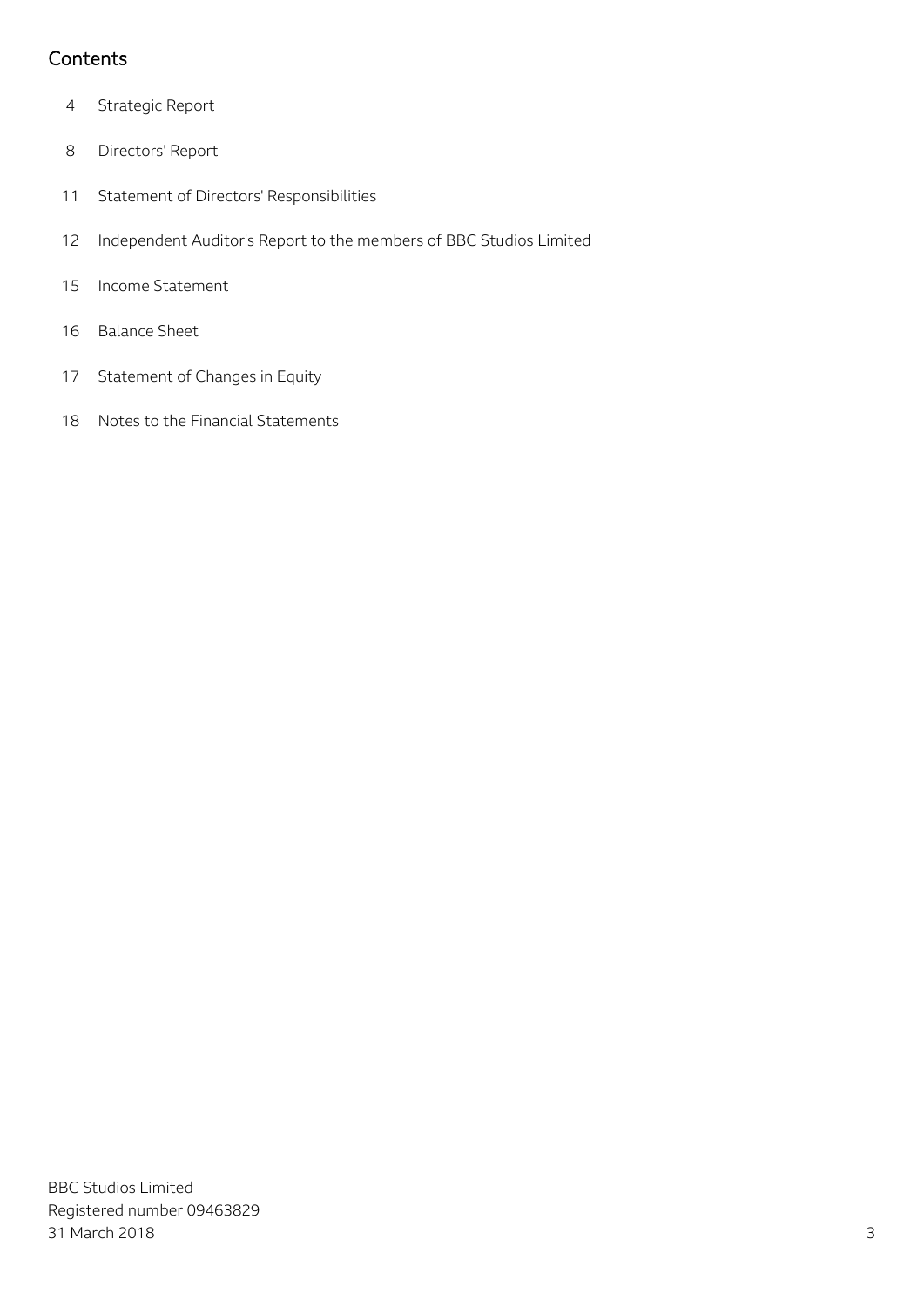## Strategic Report

The Directors present their Strategic Report for the year ended 31 March 2018.

### Principal activities

BBC Studios Limited (the 'Company') commenced trading as a wholly owned subsidiary of BBC Ventures Group Limited on 1 April 2017 as a result of a carve out of the BBC's production making activities. In the prior year the Company was dormant. Under the regulatory framework in place at the time, any new commercial service proposal which raised matters of strategic significance for the BBC was subject to approval from the former BBC Trust. This was granted in December 2016, following an extensive regulatory assessment and public consultation, ensuring that the new commercial activity meets the following criteria as set out in the BBC Royal Charter and Agreement:

- fit with the BBC's public purposes, as set out in its Charter;
- exhibit commercially efficiency;
- not jeopardise the good reputation of the BBC or the value of the BBC brand; and
- comply with BBC's Fair-trading Guidelines and, in particular, avoid distorting the market.

The operations of the former BBC Studios division were subsequently transferred, as a going concern, on 1 April 2017. Net assets transferred totalled £49.5m, which most significantly included: £96.5m of programme related assets; £50.9m of trade and other payables; £15.7m of trade and other receivables; and provisions of £13.7m. Existing intellectual property rights did not transfer and remain owned by BBC Public Service Broadcasting, while employees employed directly by the former BBC Studios division were subject to Transfer of Undertakings (Protection of Employment) Regulations.

Following completion the Company entered into an intercompany loan agreement with BBC Commercial Holdings Limited; made available for general corporate purposes including working capital, capital expenditure within the approved budget and any additional expenditure approved by the BBC Commercial Holdings Board. BBC Commercial Holdings is funded by way of external debt facilities. The consideration for the transferred assets was ultimately, by way of the issue of shares, equivalent to the carrying value of the net assets transferred.

The principal activity of the Company is to develop and produce programme content for the BBC, playing a vital role in delivering quality output and creating valuable intellectual property, as well as competing in the open market for commissions across a broad range of genres. The Company is able to make bold, British, creative programmes for other broadcasters, as well as playing a vital role in the BBC's future by continuing to deliver quality programmes and creating valuable intellectual property.

#### Post balance sheet events

On 3 April 2018 BBC Ventures Group Limited was renamed to BBC Studios Group Limited, which acts as the holding company for the Company and BBC Worldwide Limited. As a result, BBC Studios Group Limited is a global content group, embodying the very best of bold British creativity, and investing in quality content across premium genres including factual, scripted and entertainment. Its profits contribute to significant financial returns that are reinvested into the BBC for the benefit of the UK licence fee payer.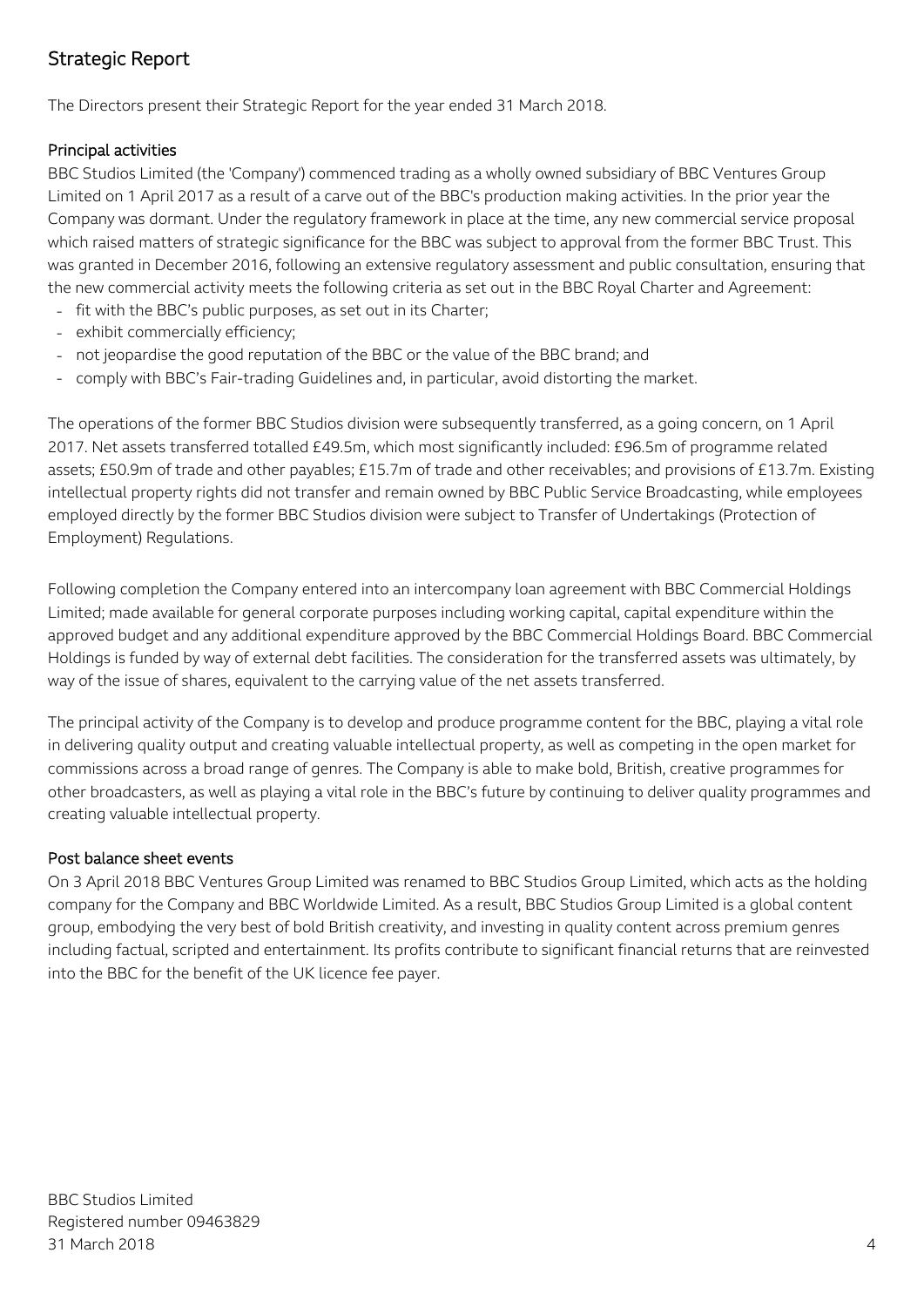### Strategic Report (continued)

#### Business review

The Company is a subsidiary of the BBC, creating distinctive, much-loved content across a wide range of genres. In a highly competitive market, the Company provides a stable and large-scale source of intellectual property for the BBC Group, generating value for audiences and returns for licence fee payers.

In April 2017, the Company launched as a commercial subsidiary as part of a major change to the BBC's content supply strategy. As a result it no longer has guarantees of business from the BBC, but is able to pitch programming to other commissioners in the UK and internationally for the first time. The priority this year has been to transform the business for this more competitive, market-driven environment.

The Company's strategy is to develop a more balanced portfolio of business by continuing to deliver existing programmes to the highest creative standards while investing in generating new intellectual property and diversifying its customer base beyond the BBC. To support this we have put in place a more flexible operating model, and made efficiency savings to significantly reduce the Company's cost base. We have also started to build a more commercial culture, while preserving the craft skills and editorial values that underpin everything we do.

These measures have helped deliver a successful first year of trading. The Company produced over 2,000 hours of television and radio content in 2017/18. Headline sales were £424m, and reductions in costs helped drive operating profits of £5.8m and a year end cash balance of £0.2m.

On-screen, the Company's content received widespread industry recognition with more than 80 awards and 200 nominations, making it the most awarded producer in the UK. We also delivered some of the most watched programmes of the year with the *One Love Manchester* concert, *Strictly Come Dancing* , *EastEnders* and *Mrs Brown's Boys* over Christmas. The launch of *Blue Planet II* with an audience of 14m made it the biggest Natural History programme in 15 years, and the resulting anti-plastics campaign demonstrated the power of television to make an impact on society.

The Company also made good progress this year in securing business beyond the BBC, a key proof point for the new model. Commissions such as the *Fatberg Autopsy* for Channel 4, *Inside Hotel Chocolat* for Channel 5 and Cherry Healey's exploration of plastic surgery for UKTV demonstrate a wider appetite for the Company's editorial offer. This offer is strengthened by the new talent we have brought into the business, including Hannah Wyatt to head up our Factual Entertainment & Events businesses and Suzy Lamb to lead Entertainment & Music.

As a people business, it is vital that we can create an environment where people want to work and attract talent wherever it comes from. The Company has increased its focus on diversity and inclusion to improve our new talent pipeline and our representation at leadership level, with additional training for senior leaders and bespoke strategies to respond to the particular circumstances in the regions and genres where we operate. We also continue to strengthen our bases outside London, which together employ approximately 750 staff and many more freelancers at all levels across the nations and regions of the UK.

Looking ahead, the Company faces both opportunities and challenges. The first year of operating in the market has identified significant potential to take our bold, British creativity to international customers, and we are looking to increase our activity in a number of key territories. However, we face an increasingly competitive market, with largescale consolidated players competing for talent and financing. The Company also has a unique challenge in the form of contestability, with the revenue from long-running titles vulnerable to tendering, although experience to date suggests teams are well-placed to respond to this.

Registered number 09463829 BBC Studios Limited 31 March 2018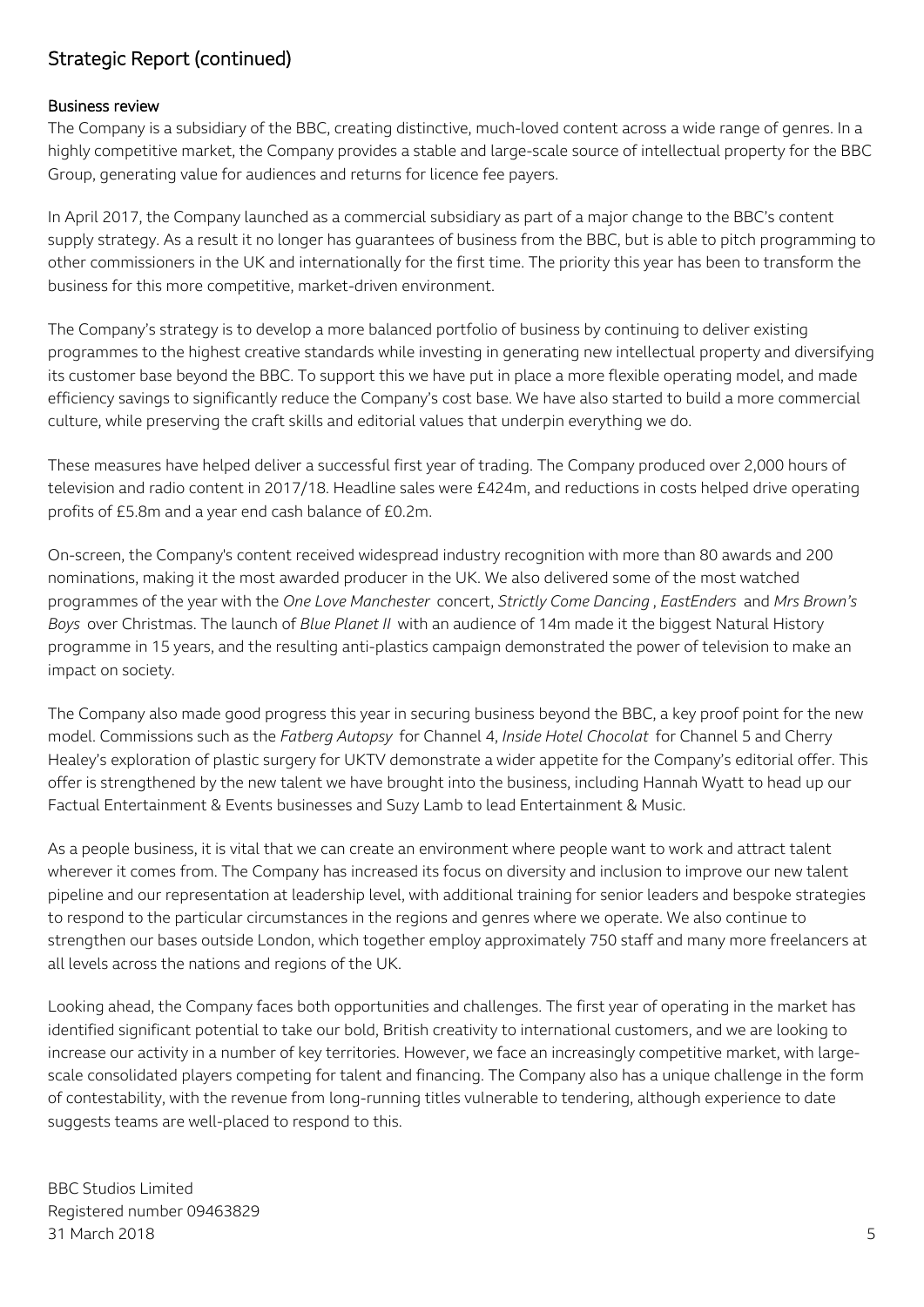### Strategic Report (continued)

#### Business review (Continued)

After year end, the Company combined with BBC Worldwide Limited, the BBC's subsidiary focused on sales and distribution. This represents a bold step in the evolution of the BBC's content ambitions, and a critical priority for the business in 2018/19 will be to ensure the successful implementation of this strategy, which will be led by the newly formed BBC Studios Executive Committee. Alongside this we will continue to strengthen our creative portfolio and seek to win new business with broadcast and online customers, as well as supplying a full range of high quality content to the BBC.

#### Risk and uncertainties

The BBC Studios Limited Board considers its key risks and uncertainties to be as follows:

| <b>Risk</b>                                                                                                                                                              | Strategic impacts                                                                                                            | Mitigation                                                                                                                                                                                                                                                                                                                                                                                                                                                                                                             |
|--------------------------------------------------------------------------------------------------------------------------------------------------------------------------|------------------------------------------------------------------------------------------------------------------------------|------------------------------------------------------------------------------------------------------------------------------------------------------------------------------------------------------------------------------------------------------------------------------------------------------------------------------------------------------------------------------------------------------------------------------------------------------------------------------------------------------------------------|
| Brand, reputation and<br>standards                                                                                                                                       |                                                                                                                              |                                                                                                                                                                                                                                                                                                                                                                                                                                                                                                                        |
| Risk that audiences lose<br>confidence in the integrity of<br>our business or our content.<br>Risk we fail to represent the<br>values of the BBC to global<br>audiences. | Harm to our reputation, our relationship with<br>audiences and to the credibility of the BBC<br>brand.                       | Leadership, management and staff<br>behaviours that promote the BBC<br>values embedded within our<br>company's culture. Policy framework,<br>internal communications and HR<br>processes inform and demonstrate<br>appropriate behaviours.<br>Commitment to delivering honest and<br>open communications. Inductions,<br>mandatory training and regular staff<br>surveys to drive engagement. Editorial<br>Policy framework supported by<br>specialists, with experienced genre<br>heads and deal approval frameworks. |
| Competitive market                                                                                                                                                       |                                                                                                                              |                                                                                                                                                                                                                                                                                                                                                                                                                                                                                                                        |
| Increasingly competitive<br>market, with large scale<br>consolidated players<br>competing for talent on and<br>off screen.                                               | Failure to attract talent and deliver high<br>quality content, leading to a reduction in<br>revenue.                         | Leadership team in place with a clear<br>focus on developing and nurturing<br>talent. The breadth and diversity of<br>the business supports career<br>development and opportunities to<br>work on a range of content.                                                                                                                                                                                                                                                                                                  |
| Accessing funding<br>Increasingly competitive<br>market, competing for access<br>to funding.                                                                             | Failure to secure sufficient funds to meet<br>editorial ambition and customer requirements. greenlighting process, cash flow | Management of budgets,<br>forecasting and prudent debt<br>management ensure visibility and<br>management of cash requirements.                                                                                                                                                                                                                                                                                                                                                                                         |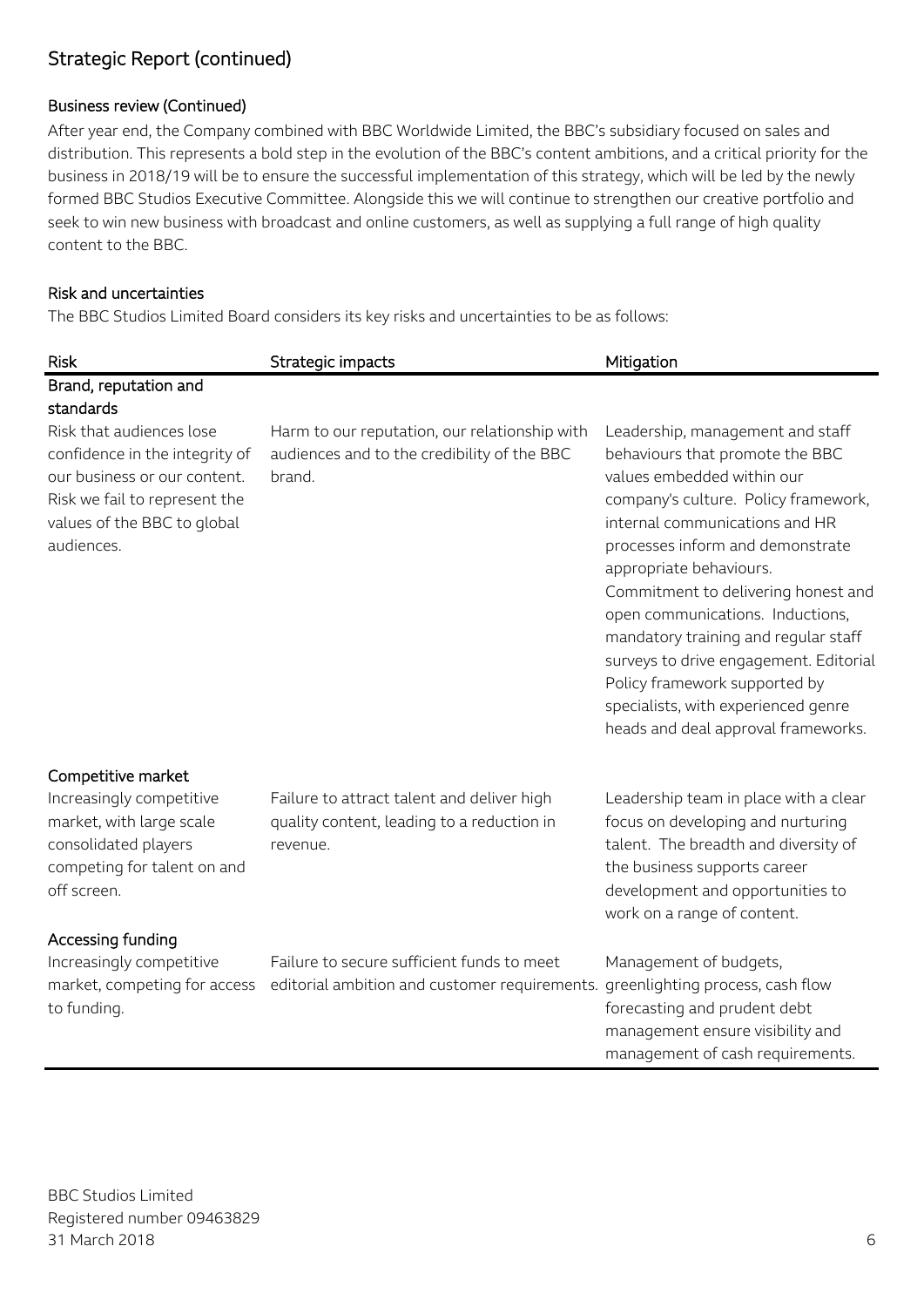### Strategic Report (continued)

| <b>Risk</b>                   | Strategic impacts                              | Mitigation                              |
|-------------------------------|------------------------------------------------|-----------------------------------------|
| Business continuity, safety   |                                                |                                         |
| and security                  |                                                |                                         |
| Disruption to operations,     | Potential for injury, death and loss of        | Security and safety management          |
| infrastructure and loss of    | infrastructure and services with disruption to | arrangements supported by               |
| revenue following a major     | business operations.                           | specialists, policy frameworks, forums, |
| incident. General increase in |                                                | communications and risk                 |
| global terrorism and the risk |                                                | assessments. Offices and business       |
| of physical threat.           |                                                | operations covered by continuity        |
|                               |                                                | leads and up-to-date continuity plans.  |
|                               |                                                | Training provided for international     |
|                               |                                                | travel safety and terrorism awareness.  |
|                               |                                                | Launch of the global emergency          |
|                               |                                                | notification system.                    |

By order of the Board,

ORIGINAL VERSION SIGNED BY ANTHONY CORRIETTE

### Anthony Corriette

Company Secretary

19 June 2018

#### Registered Address

BC3 D4 Broadcast Centre 201 Wood Lane London W12 7TP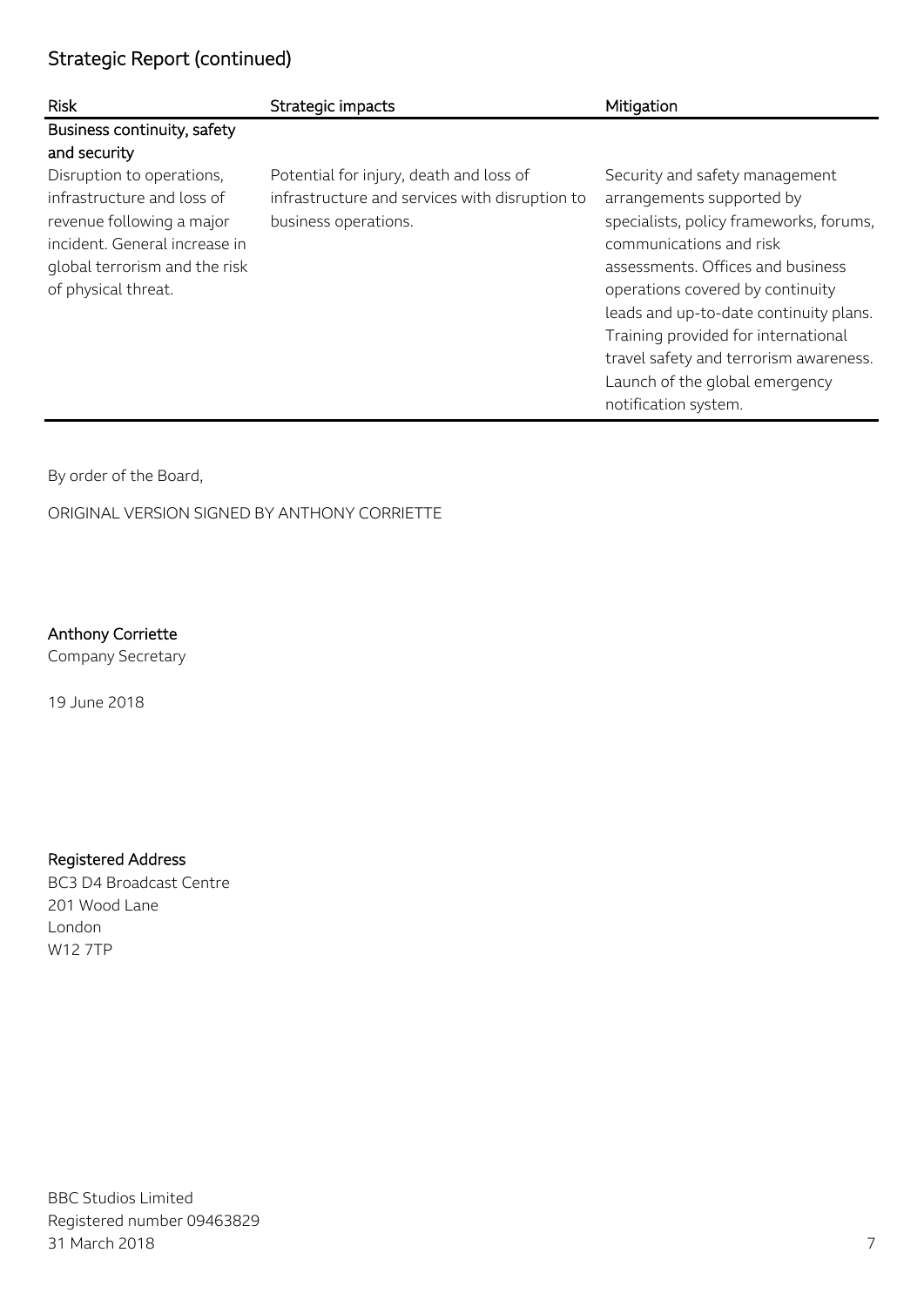### Directors' Report

The Directors present their report and the audited Financial Statements of the Company for the year ended 31 March 2018.

#### **Directors**

The Directors, who served during the year and up to the date of this report unless otherwise stated, were as follows:

- Anna Mallett (appointed 20 December 2016)
- Mark Linsey (appointed 20 December 2016)
- Tony Hall (appointed 20 December 2016, resigned 18 September 2017)
- Anne Bulford (appointed 20 December 2016, resigned 18 September 2017)

#### Results and dividends

The Company made a profit of £4.0m during the year (2017: £nil). The Directors do not recommend the payment of a dividend (2017: £nil).

#### Political and charitable contributions

The Company made no political donations or contributions to charity during the period.

#### Financial instruments

The Company financial risk management operations are carried out by a BBC Group Treasury function, within parameters defined formally within the policies and procedures manual agreed by the BBC Board. All treasury activity is routinely reported and is subject to review by management.

#### Employee participation

The Company participates in a range of approaches in ensuring employee participation and involvement. Employee feedback, thoughts and views are measured and tracked through a range of methods including the staff surveys; which are subsequently used to develop detailed action plans. The Company also has a range of staff leadership and personal development programmes and is committed to fostering constructive relations with our recognised trade unions.

#### Diversity

Recruiting and developing a diverse workforce that is representative of contemporary British society is central to the modern BBC and to the Company as a subsidiary of the BBC. The company is focussed on training and development with new training initiatives launched during the year and a particular focus on additional training for the leadership team.

#### Training and development

Staff in all areas have opportunities to develop their skills. The Company organises comprehensive in-house and external training programmes, covering job-specific skill enhancement and management development.

#### Health and safety

The Company ensures that appropriate training is provided to staff in relation to health and safety, which includes specific training in response to hazards in a production environment. This is reinforced further by appropriate policies and procedures being in place.

BBC Studios Limited Registered number 09463829 31 March 2018 8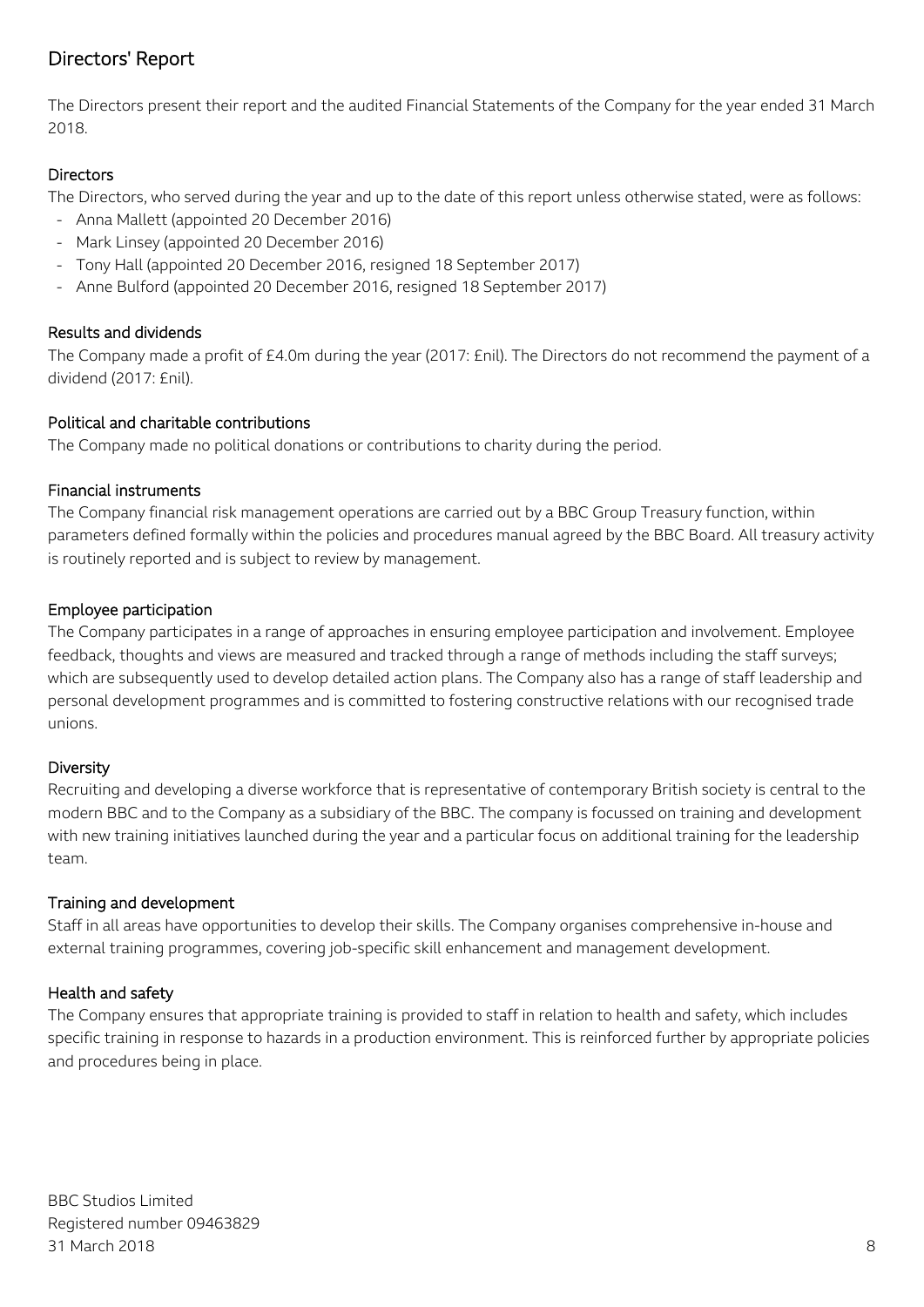### Directors' Report (continued)

#### Disabled persons

Disabled persons are fully and fairly considered for vacancies arising within the Company and are given equal opportunities in relation to training, career development and promotion. Existing employees who become disabled are retained in employment wherever possible, after the provision of any necessary rehabilitation or training.

#### The environment

The Company does not operate in industries where there is potential for serious industrial pollution, however it recognises its responsibility to be aware of and take steps to control and minimise any damage its business might cause to the environment.

#### Corporate governance

The 2016 UK Corporate Governance Code, issued by the Financial Reporting Council and setting out principles of good corporate governance is not applicable to the Company but the BBC Group voluntarily complies where appropriate. Disclosure of how the BBC complies may be obtained from www.bbc.co.uk/annualreport.

#### Future developments

See the Strategic Report for detail on the future developments of the Company.

#### Going concern

The Directors have a reasonable expectation that the Company has adequate resources to continue in operational existence for the foreseeable future. Thus they continue to adopt the going concern basis in preparing the annual Financial Statements. Further details regarding the adoption of the going concern basis can be found in the statement of accounting policies in the Financial Statements.

#### Insurance indemnities

The Company maintains liability insurance for its Directors which is renewed on an annual basis.

#### Post balance sheet events

As discussed in note 17 and within the Strategic Report the name of the immediate parent of the Company was changed from BBC Ventures Group Limited to BBC Studios Group Limited on 3 April 2018.

#### Auditors

In accordance with the Royal Charter, the Comptroller and Auditor General has been appointed as Auditor of the Company from 1 April 2017.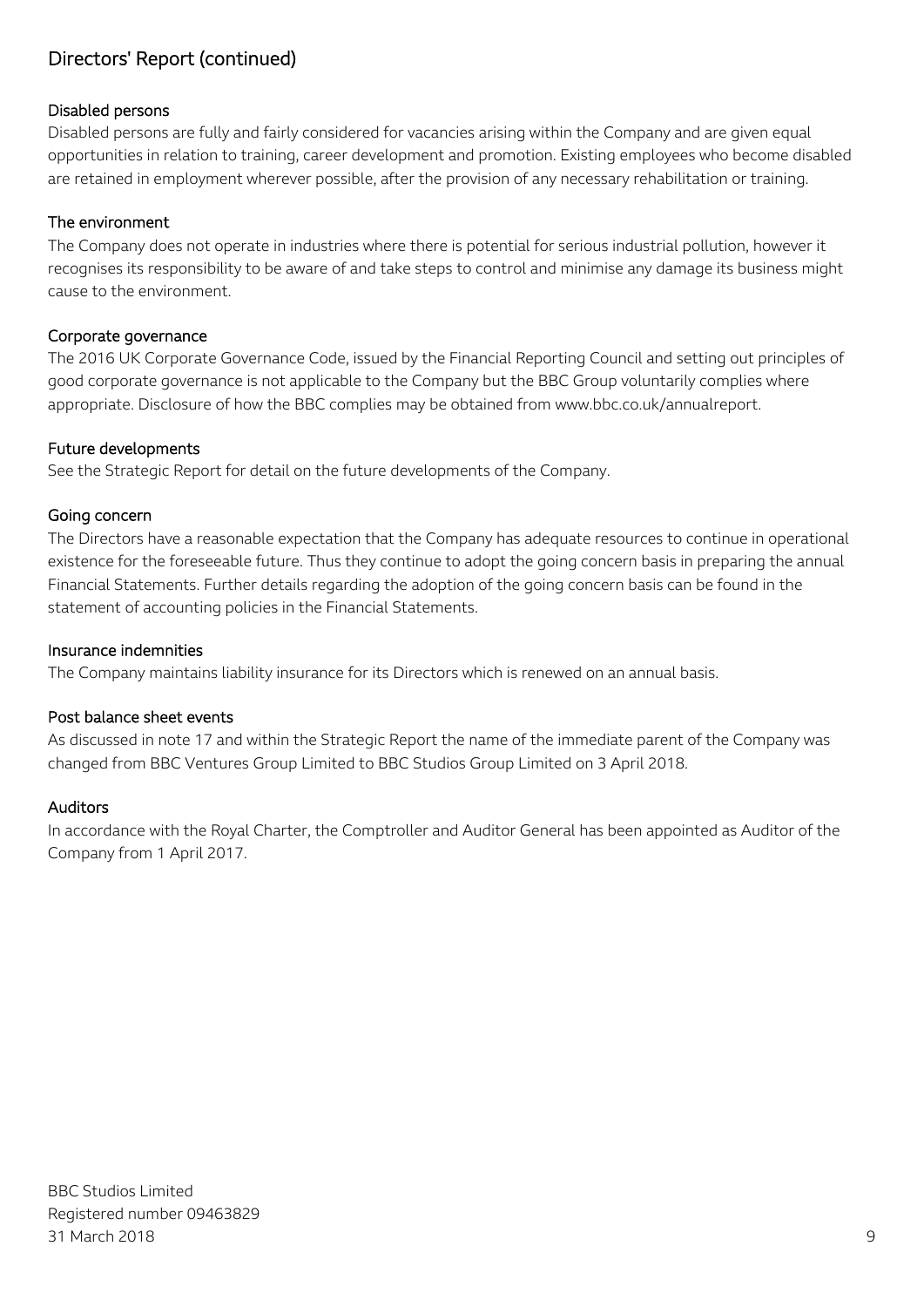### Directors' Report (continued)

### Statement as to disclosure of information to Auditors

Each of the persons who is a Director at the date of approval of this Annual Report confirms that:

- so far as the Director is aware, there is no relevant audit information of which the Company's Auditors are unaware; and
- the Director has taken all the steps that they ought to have taken as a Director in order to make themselves aware of any relevant audit information and to establish that the Company's Auditors are aware of that information.

By order of the Board

ORIGINAL VERSION SIGNED BY ANTHONY CORRIETTE

Anthony Corriette Company Secretary

19 June 2018

BC3 D4 Broadcast Centre 201 Wood Lane London W12 7TP

Registered number 09463829 31 March 2018 10 BBC Studios Limited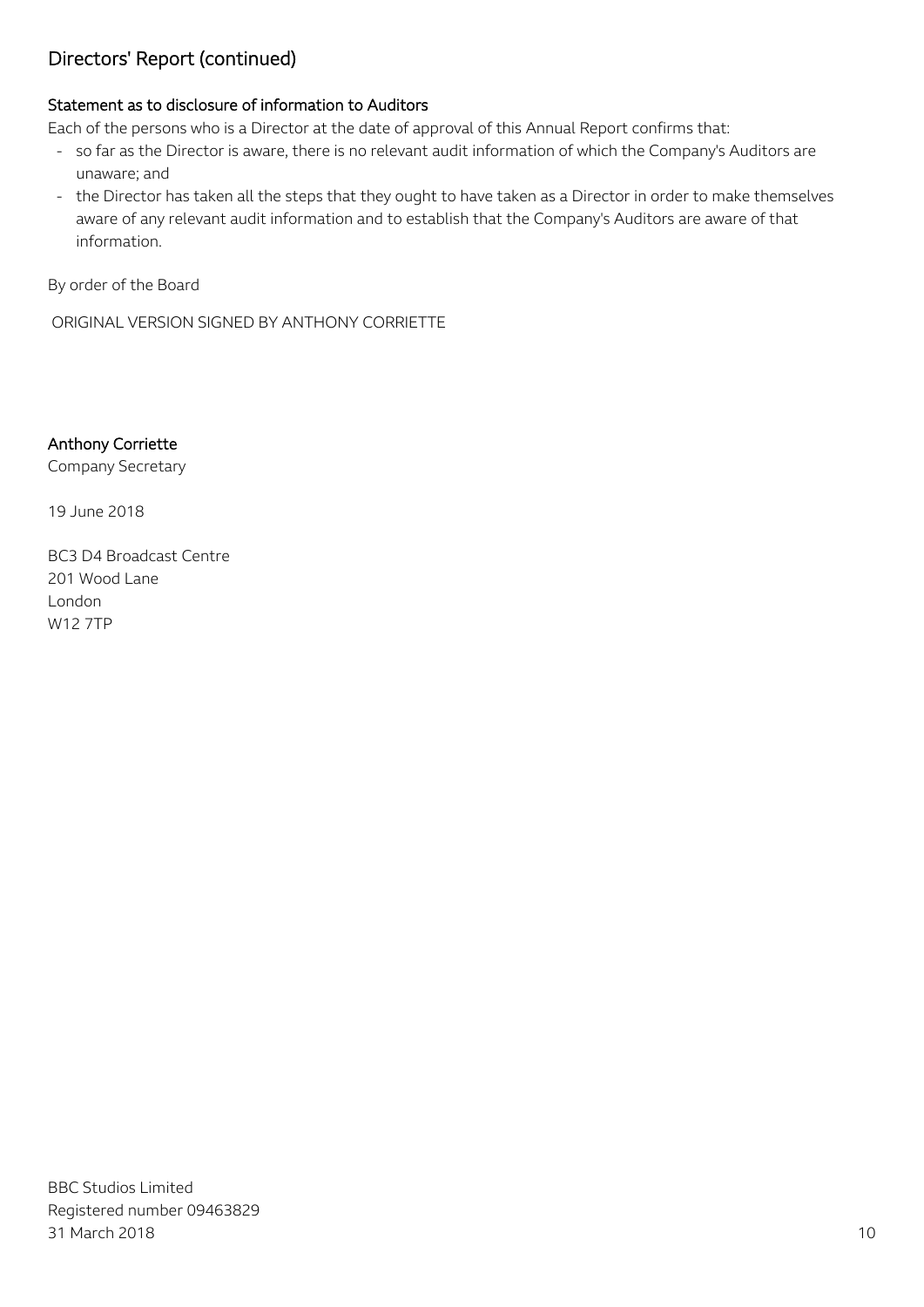### Statement of Directors' Responsibilities

The Directors are responsible for preparing the Annual Report and the Financial Statements in accordance with applicable law and regulations.

Company law requires the Directors to prepare Financial Statements for each financial year. Under that law they have elected to prepare the Financial Statements in accordance with UK Accounting Standards (UK Generally Accepted Accounting Practice, comprising FRS 101 "Reduced Disclosure Framework" and applicable law).

Under company law the Directors must not approve the Financial Statements unless they are satisfied that they give a true and fair view of the state of affairs of the Company and of the profit or loss for that period. In preparing the Financial Statements, the Directors are required to:

- select suitable accounting policies and then apply them consistently;
- make judgements and accounting estimates that are reasonable and prudent;
- prepare the Financial Statements on the going concern basis unless it is inappropriate to presume that the Company will continue in business; and
- state whether applicable UK Accounting Standards, comprising FRS 101, have been followed, subject to any material departures disclosed and explained in the Financial Statements.

The Directors are responsible for keeping adequate accounting records that are sufficient to show and explain the Company's transactions and disclose with reasonable accuracy at any time the financial position of the Company and enable them to ensure that the Financial Statements comply with the Companies Act 2006. The Directors are also responsible for safeguarding the assets of the Company and hence for taking reasonable steps for the prevention and detection of fraud and other irregularities.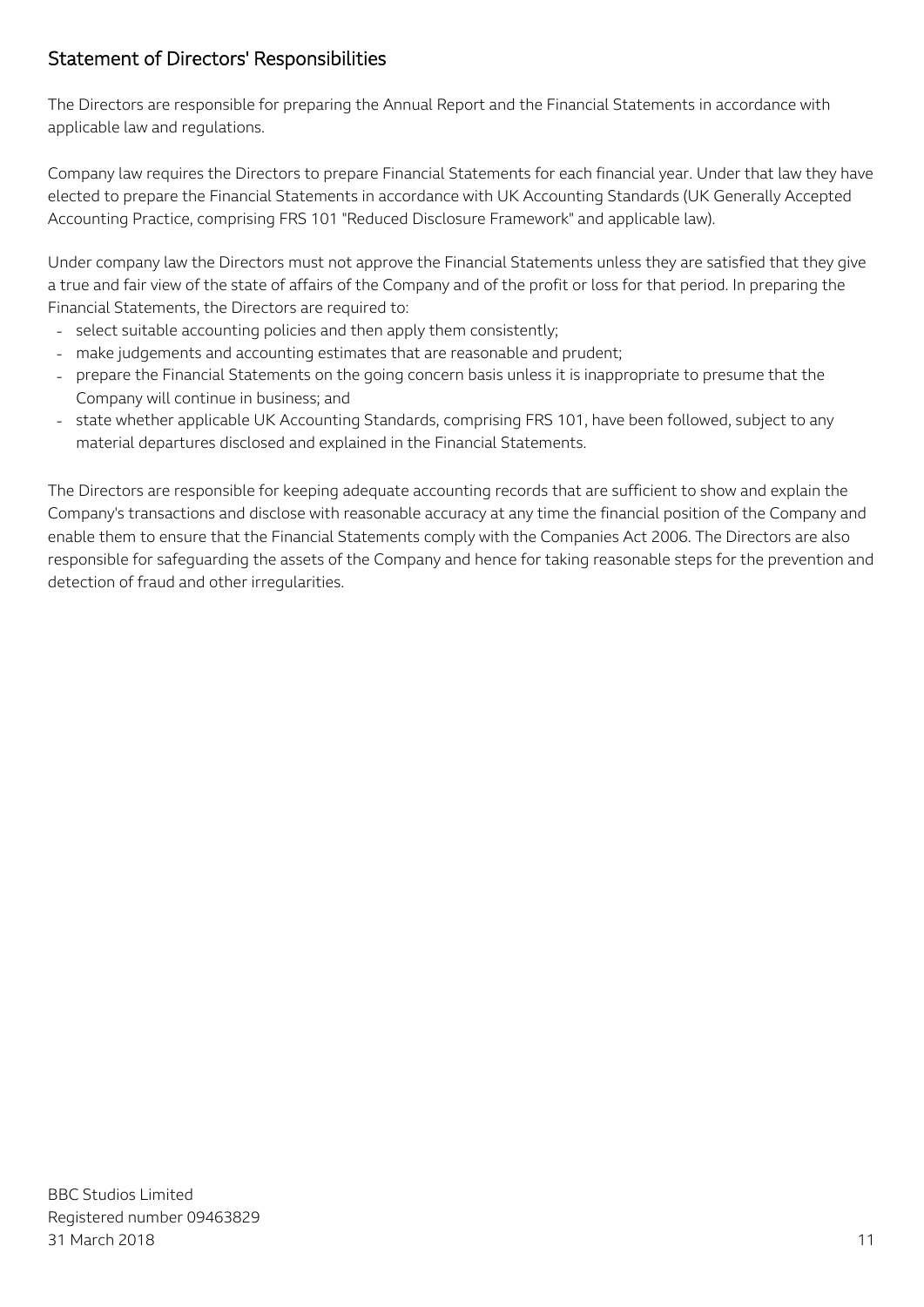### Independent Auditor's Report to the members of BBC Studios Limited

#### Opinion on Financial Statements

I have audited the Financial Statements of BBC Studios Limited for the year ended 31 March 2018 which comprise the Income Statement, the Balance Sheet, Statement of Changes in Equity and the related notes, including the significant accounting policies. The financial reporting framework that has been applied in their preparation is applicable law and the United Kingdom Accounting Standards (United Kingdom Generally Accepted Accounting Practice), as applied in accordance with the provisions of the Companies Act 2006.

In my opinion the Financial Statements:

- give a true and fair view of the state of the company's affairs as at 31 March 2018 and of the profit for the year then ended;
- have been properly prepared in accordance with United Kingdom Generally Accepted Accounting Practice, including FRS 101 "Reduced Disclosure Framework"; and
- have been prepared in accordance with the Companies Act 2006.

#### Basis of opinions

I conducted my audit in accordance with International Standards on Auditing (ISAs) (UK). My responsibilities under those standards are further described in the Auditor's responsibilities for the audit of the Financial Statements section of my certificate. Those standards require me and my staff to comply with the Financial Reporting Council's Revised Ethical Standard 2016. I am independent of BBC Studios Limited in accordance with the ethical requirements that are relevant to my audit and the Financial Statements in the UK. My staff and I have fulfilled our other ethical responsibilities in accordance with these requirements. I believe that the audit evidence I have obtained is sufficient and appropriate to provide a basis for my opinion.

#### Responsibilities of the Directors for the Financial Statements

As explained more fully in the Statement of Directors' Responsibilities, the Directors are responsible for:

- the preparation of the Financial Statements and for being satisfied that they give a true and fair view.
- such internal control as management determines is necessary to enable the preparation of Financial Statements that are free from material misstatement, whether due to fraud or error.
- assessing the company's ability to continue as a going concern, disclosing, if applicable, matters relating to going concern and using the going concern basis of accounting unless the directors either intend to liquidate the company or to cease operations, or have no realistic alternative but to do so.

#### Auditor's responsibilities for the audit of the Financial Statements

My responsibility is to audit and express an opinion on the Financial Statements in accordance with applicable law and International Standards on Auditing (ISAs) (UK).

An audit involves obtaining evidence about the amounts and disclosures in the Financial Statements sufficient to give reasonable assurance that the Financial Statements are free from material misstatement, whether caused by fraud or error. Reasonable assurance is a high level of assurance, but is not a guarantee that an audit conducted in accordance with ISAs (UK) will always detect a material misstatement when it exists. Misstatements can arise from fraud or error and are considered material if, individually or in the aggregate, they could reasonably be expected to influence the economic decisions of users taken on the basis of these Financial Statements.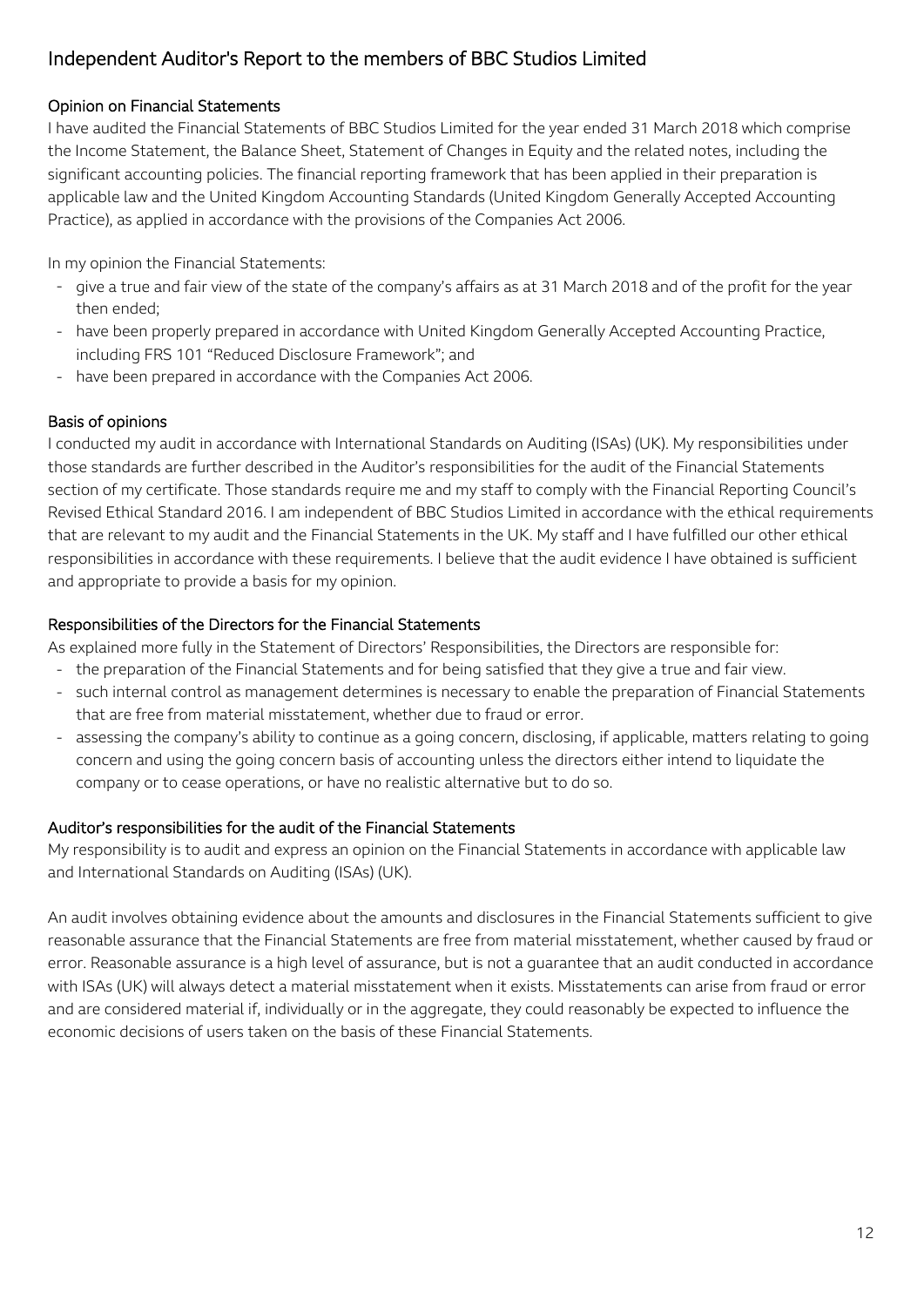### Independent Auditor's Report to the members of BBC Studios Limited (continued)

### Auditor's responsibilities for the audit of the Financial Statements (continued)

As part of an audit in accordance with ISAs (UK), I exercise professional judgment and maintain professional scepticism throughout the audit. I also:

- identify and assess the risks of material misstatement of the Financial Statements, whether due to fraud or error, design and perform audit procedures responsive to those risks, and obtain audit evidence that is sufficient and appropriate to provide a basis for my opinion. The risk of not detecting a material misstatement resulting from fraud is higher than for one resulting from error, as fraud may involve collusion, forgery, intentional omissions, misrepresentations, or the override of internal control.
- obtain an understanding of internal control relevant to the audit in order to design audit procedures that are appropriate in the circumstances, but not for the purpose of expressing an opinion on the effectiveness of BBC Studios Limited's internal control.
- evaluate the appropriateness of accounting policies used and the reasonableness of accounting estimates and related disclosures made by management.
- conclude on the appropriateness of management's use of the going concern basis of accounting and, based on the audit evidence obtained, whether a material uncertainty exists related to events or conditions that may cast significant doubt on BBC Studios Limited's ability to continue as a going concern. If I conclude that a material uncertainty exists, I am required to draw attention in my auditor's report to the related disclosures in the Financial Statements or, if such disclosures are inadequate, to modify my opinion. My conclusions are based on the audit evidence obtained up to the date of my auditor's report. However, future events or conditions may cause the entity to cease to continue as a going concern.
- evaluate the overall presentation, structure and content of the Financial Statements, including the disclosures, and whether the consolidated Financial Statements represent the underlying transactions and events in a manner that achieves fair presentation.

I communicate with those charged with governance regarding, among other matters, the planned scope and timing of the audit and significant audit findings, including any significant deficiencies in internal control that I identify during my audit.

#### Other Information

Directors are responsible for the other information. The other information comprises information included in the Annual Report, other than the Financial Statements and my auditor's report thereon. My opinion on the Financial Statements does not cover the other information and I do not express any form of assurance conclusion thereon. In connection with my audit of the Financial Statements, my responsibility is to read the other information and, in doing so, consider whether the other information is materially inconsistent with the Financial Statements or my knowledge obtained in the audit or otherwise appears to be materially misstated. If, based on the work I have performed, I conclude that there is a material misstatement of this other information, I am required to report that fact. I have nothing to report in this regard.

#### Opinion on other matters prescribed by the Companies Act 2006

In my opinion:

- in light of the knowledge and understanding of the company and its environment obtained in the course of the audit, I have not identified any material misstatements in the Strategic Report or the Directors' Report; and
- the information given in the Strategic Report and Directors' Report for the financial year for which the Financial Statements are prepared is consistent with the Financial Statements and those reports have been prepared in accordance with applicable legal requirements.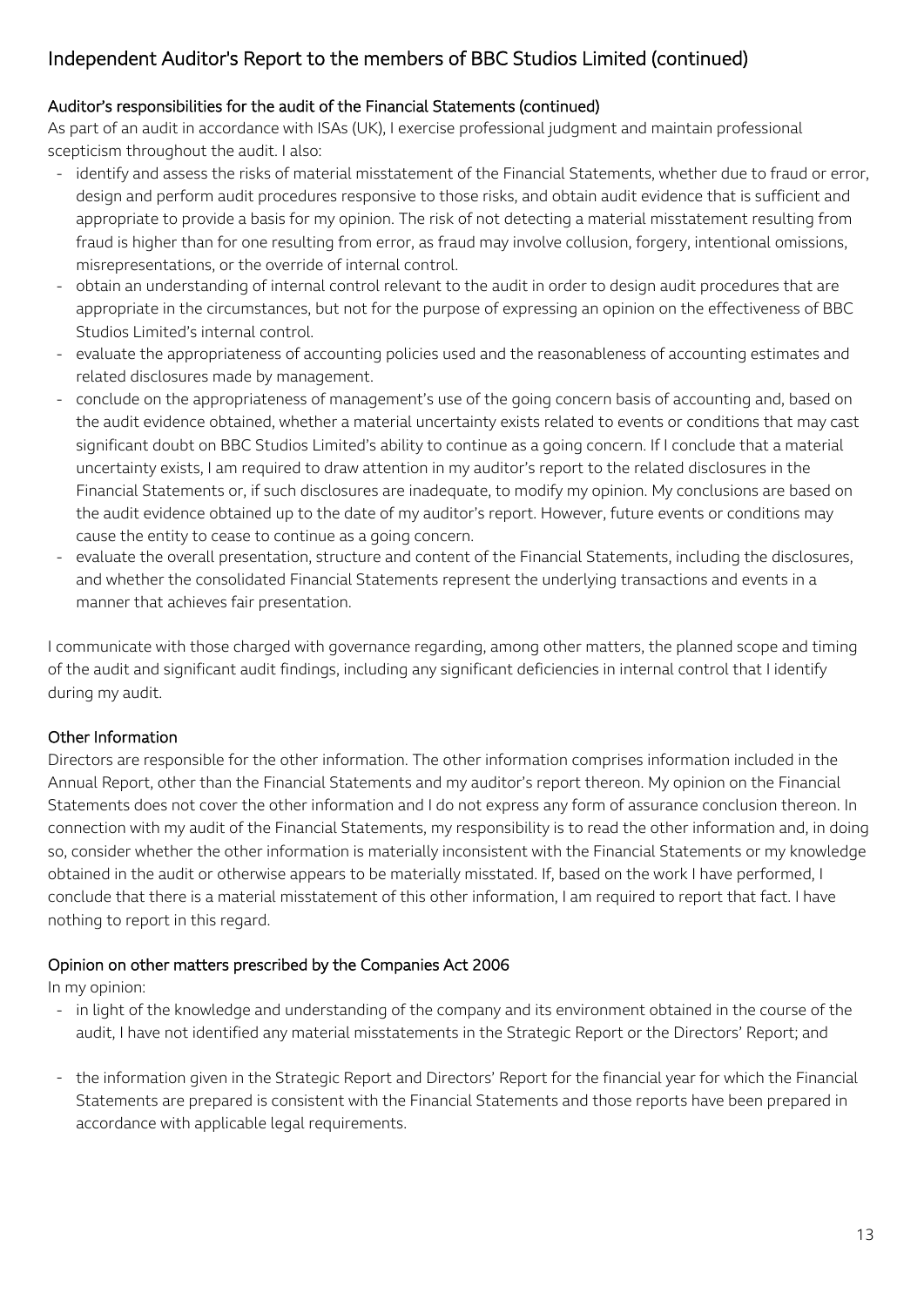### Independent Auditor's Report to the members of BBC Studios Limited (continued)

#### Matters on which I report by exception

I have nothing to report in respect of the following matters where the Companies Act 2006 requires me to report to you if, in my opinion:

- adequate accounting records have not been kept by the company, or returns adequate for my audit have not been received from branches not visited by my staff; or
- the Financial Statements and the part of the Directors' remuneration report to be audited are not in agreement with the accounting records and returns; or
- certain disclosures of Directors' remuneration specified by law are not made; or
- I have not received all of the information and explanations I require for my audit.

ORIGINAL VERSION SIGNED BY STEPHEN SMITH

#### Stephen Smith (Senior Statutory Auditor)

19 June 2018

For and on behalf of the Comptroller and Auditor General (Statutory Auditor) National Audit Office 157-197 Buckingham Palace Road Victoria London SW1W 9SP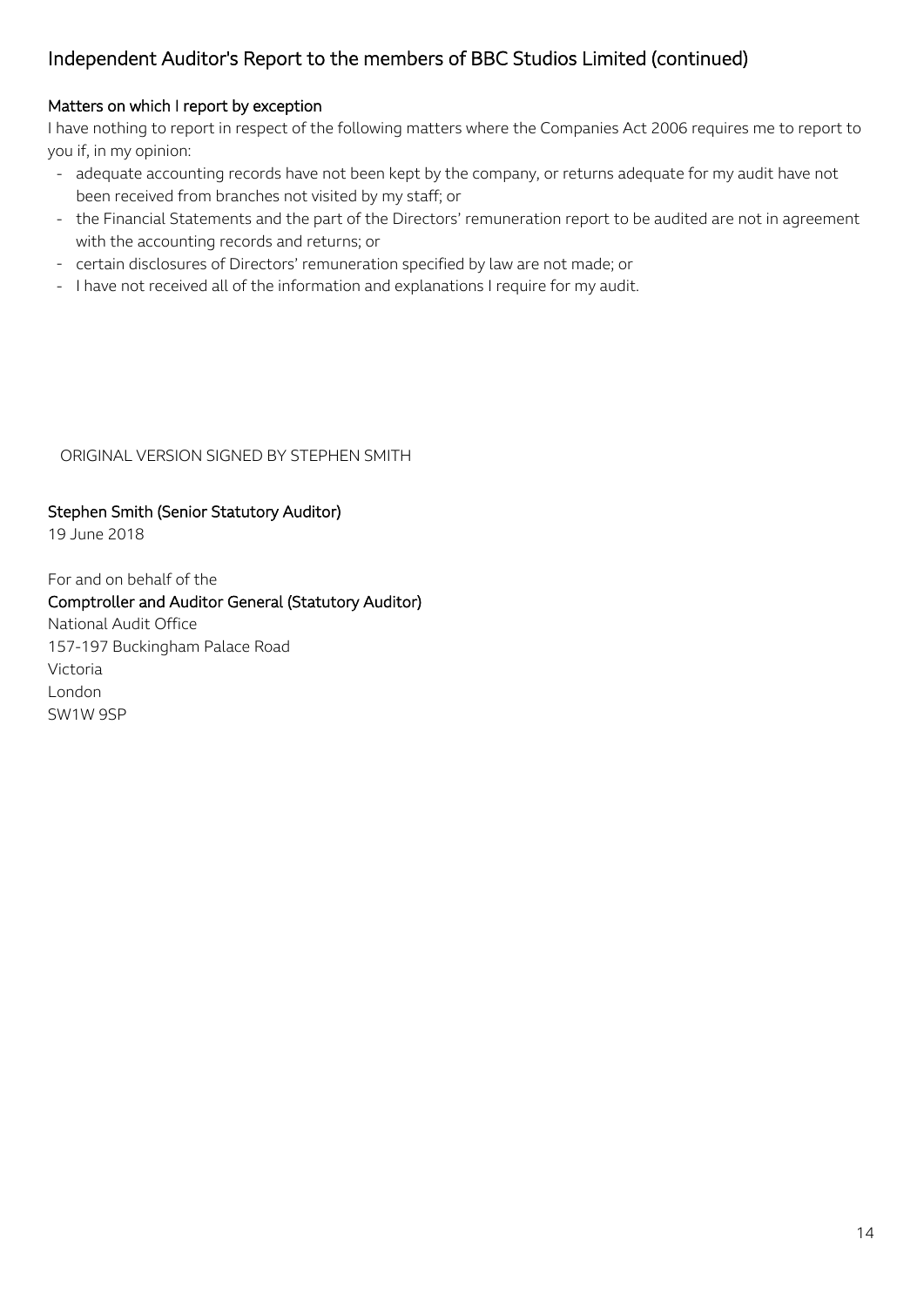### Income Statement

for the year ended 31 March 2018

|                         |      | 2018       | 2017  |
|-------------------------|------|------------|-------|
|                         | Note | £'000      | £'000 |
| Revenue                 |      | 424,268    |       |
| Cost of sales           |      | (411, 641) |       |
| Gross profit            |      | 12,627     |       |
| Administrative expenses |      | (6, 823)   |       |
| Operating profit        | 3    | 5,804      |       |
| Finance costs           | 6    | (726)      |       |
| Profit before taxation  |      | 5,078      |       |
| Taxation                |      | (1,085)    |       |
| Profit for the year     |      | 3,993      |       |
|                         |      |            |       |

All amounts above are derived from continuing activities.

There are no recognised gains or losses other than those shown above and therefore no separate statement of other comprehensive income is presented.

The notes on pages 18 to 29 form part of the Financial Statements.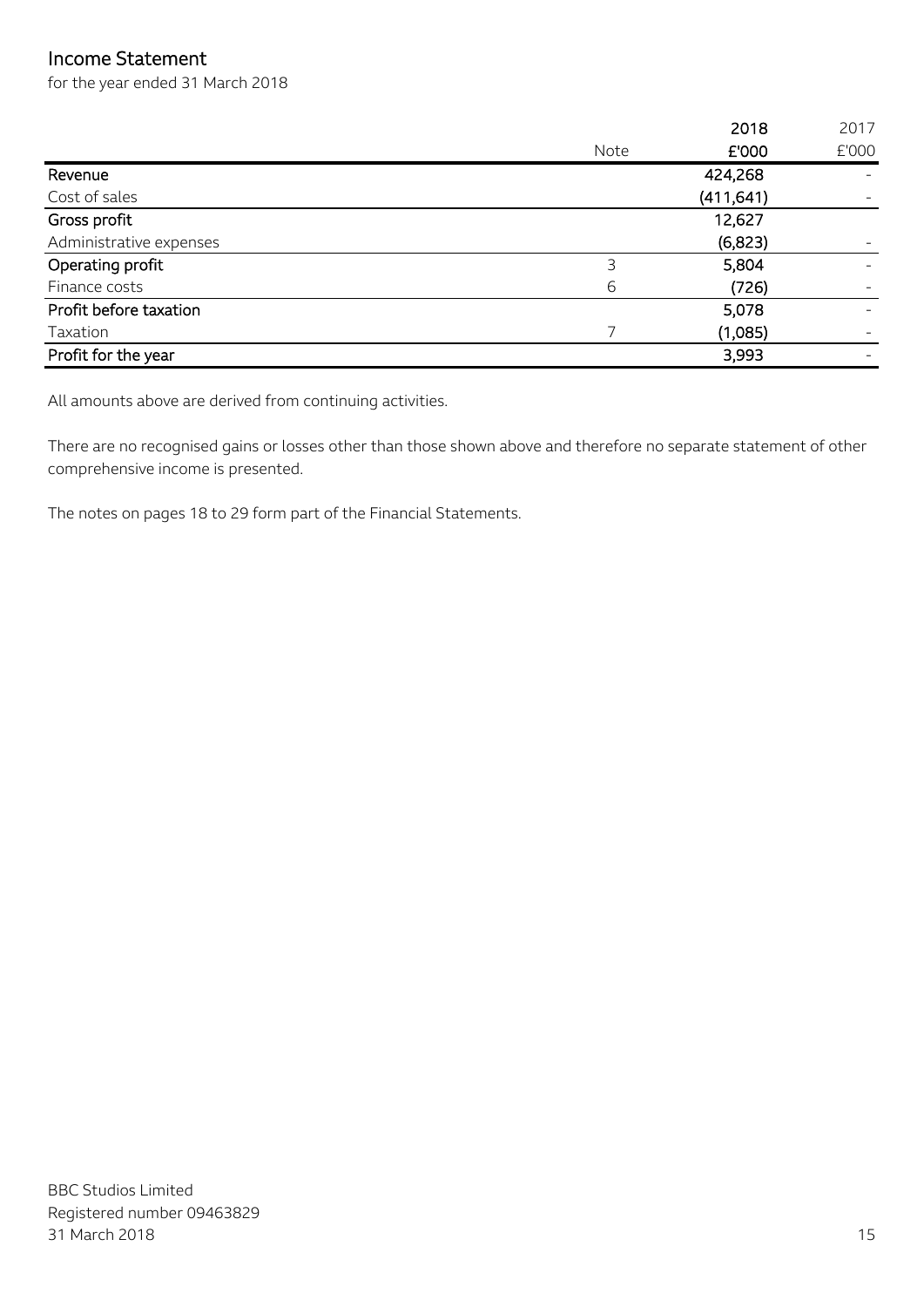### Balance Sheet

as at 31 March 2018

|                                                |      | 2018      | 2017  |
|------------------------------------------------|------|-----------|-------|
|                                                | Note | £'000     | £'000 |
| Non-current assets                             |      |           |       |
| Intangible assets                              | 8    | 5         |       |
| Property, plant and equipment                  | 9    | 1,480     |       |
| Deferred tax asset                             | 7c   | 10        |       |
|                                                |      | 1,495     |       |
| <b>Current assets</b>                          |      |           |       |
| Inventory                                      | 10   | 77,018    |       |
| Trade and other receivables                    | 11   | 64,807    |       |
| Cash and cash equivalents                      |      | 225       |       |
|                                                |      | 142,050   |       |
| Creditors: amounts falling due within one year |      |           |       |
| Trade and other payables                       | 12   | (86, 842) |       |
| Provisions                                     | 13   | (2,049)   |       |
| Current tax liabilities                        |      | (1, 121)  |       |
|                                                |      | (90, 012) |       |
|                                                |      |           |       |
| Net assets                                     |      | 53,533    |       |
| Capital and reserves                           |      |           |       |
| Share capital                                  | 15   | 50        |       |
| Retained earnings                              |      | 53,483    |       |
| <b>Shareholders' Funds</b>                     |      | 53,533    |       |

The Financial Statements were approved and authorised for issue by the board on 19 June 2018 and were signed on its behalf by:

ORIGINAL VERSION SIGNED BY ANNA MALLETT

#### Anna Mallett

19 June 2018 Director

The notes on pages 18 to 29 form part of the Financial Statements.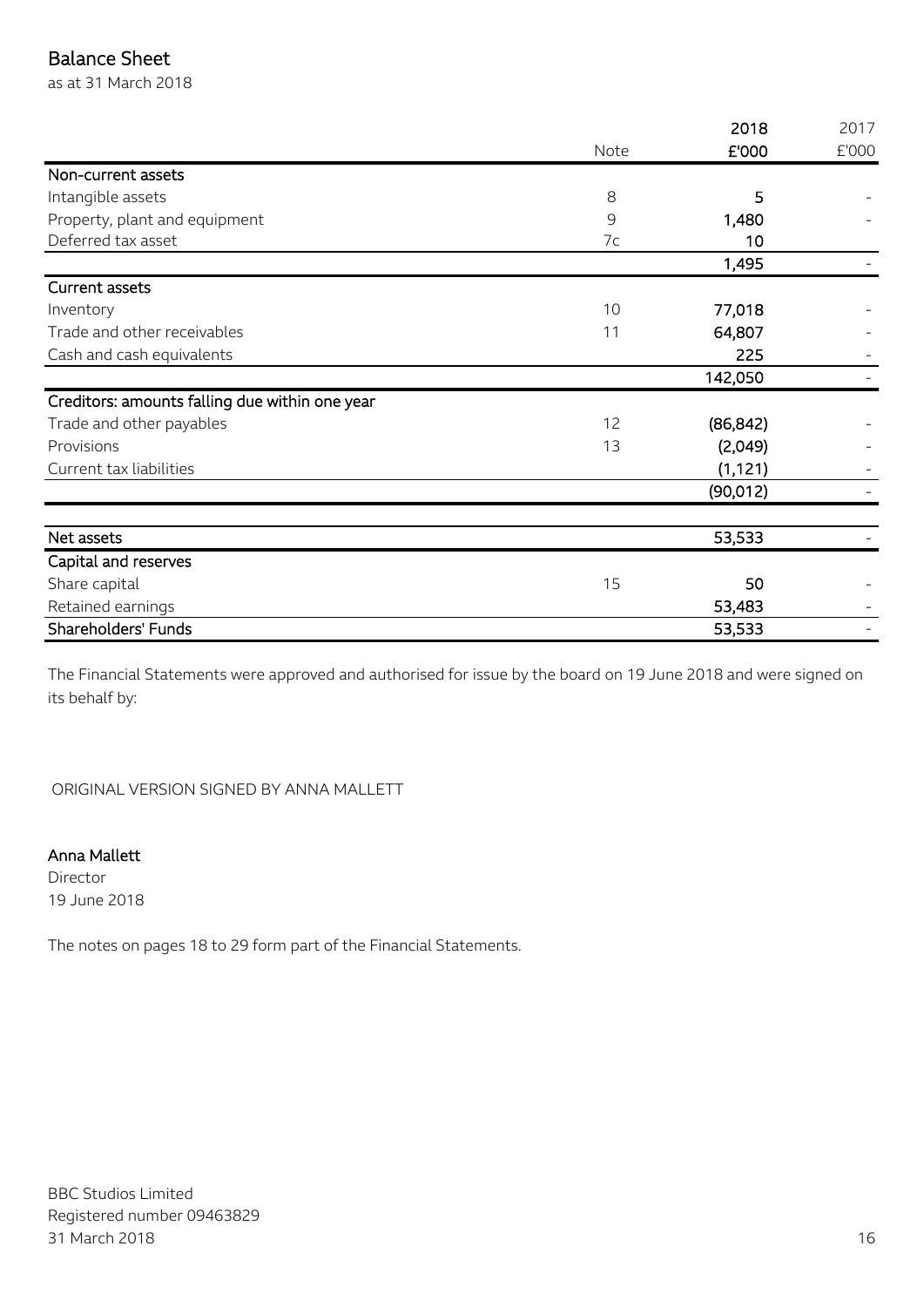### Statement of Changes in Equity

for the year ended 31 March 2018

|                               |      | Share     | Retained                 |        |
|-------------------------------|------|-----------|--------------------------|--------|
|                               |      | capital   | earnings                 | Total  |
|                               | Note | £'000     | £'000                    | £'000  |
| At 31 March 2016              |      |           | -                        |        |
| Profit for the year           |      |           |                          |        |
| At 31 March 2017              |      |           | $\overline{\phantom{0}}$ |        |
| Issue of shares during period | 15   | 49,540    | $\overline{\phantom{0}}$ | 49,540 |
| Capital restructuring         |      | (49, 490) | 49,490                   |        |
| Profit for the year           |      |           | 3,993                    | 3,993  |
| At 31 March 2018              |      | 50        | 53,483                   | 53,533 |

Share capital as at 31 March 2017 was £1.

The notes on pages 18 to 29 form part of the Financial Statements.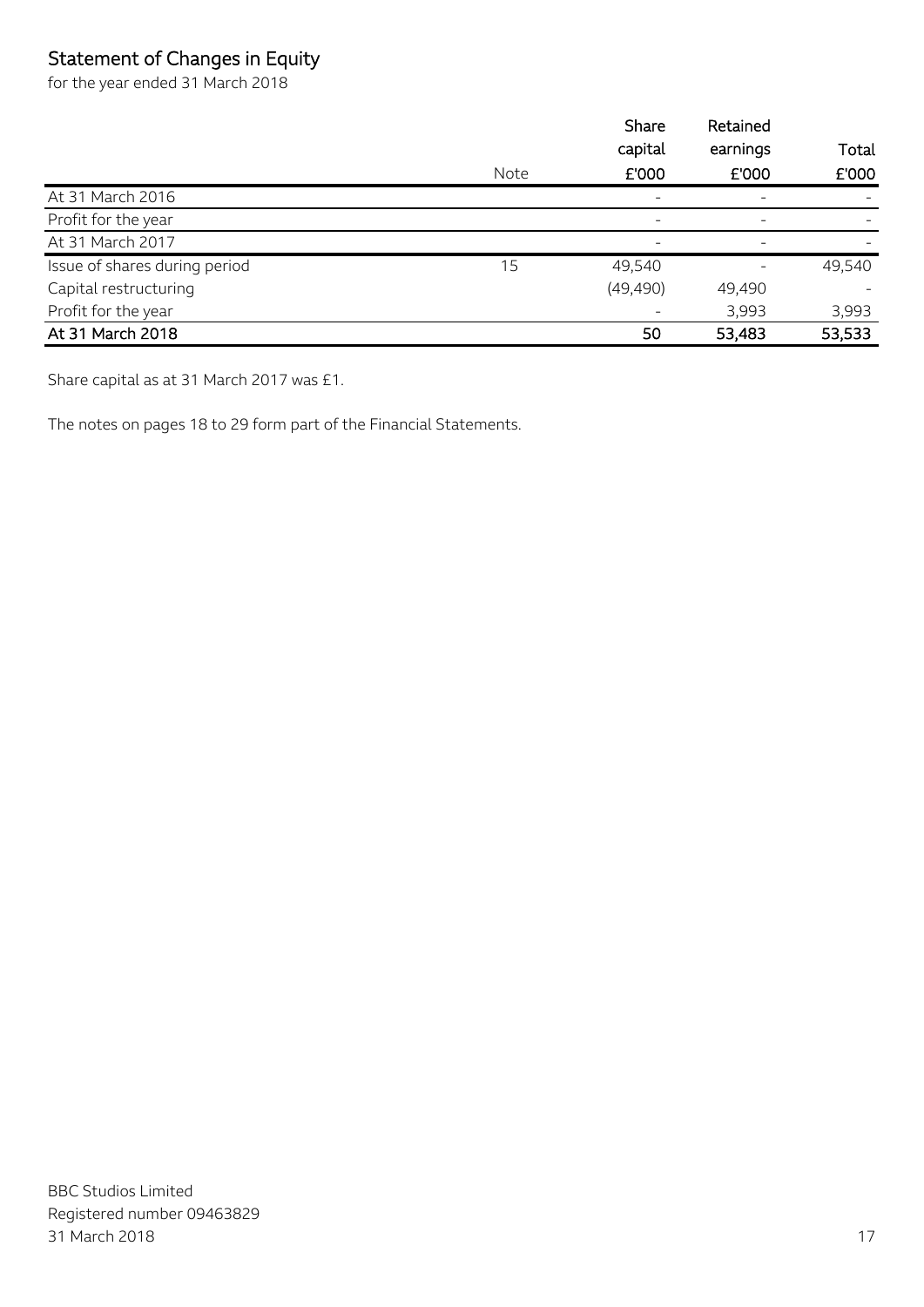### Notes to the Financial Statements

for the year ended 31 March 2018

### 1 Statement of compliance with FRS 101

The Financial Statements of the Company have been prepared in accordance with Financial Reporting Standard 101, "Reduced Disclosure Framework" (FRS 101).

The Company's Financial Statements are presented in Sterling and all values are rounded to the nearest pound except where otherwise indicated.

The Company has taken advantage of the exemption under s400 of the Companies Act 2006 not to prepare group accounts as it is a wholly owned subsidiary of the BBC Commercial Holdings. The group accounts of the BBC are available to the public and can be obtained as set out in note 16.

The principal accounting policies adopted by the Company are set out in note 2.

### 2 Accounting policies

This section explains the Company's main accounting policies, which have been applied consistently throughout the year except where stated.

#### Basis of accounting

The Financial Statements have been prepared under the historical cost accounting convention, and in accordance with the Companies Act 2006.

#### Basis of preparation

The Company meets the definition of a qualifying entity under FRS 100 (Financial Reporting Standard 100) issued by the Financial Reporting Council. These Financial Statements were prepared in accordance with FRS 101 (Financial Reporting Standard 101) 'Reduced Disclosure Framework' as issued by the Financial Reporting Council, for all periods presented.

As permitted by FRS 101, the Company has taken advantage of the following disclosure exemptions under FRS101:

- IFRS 7 Financial instruments
- IFRS 13 Fair value measurement
- IAS 1 Presentation of Financial Statements
- IAS 7 Statement of cash flows
- IAS 8 Accounting policies, changes in accounting estimates and errors
- IAS 24 Related party disclosures
- IAS 36 Impairment of assets

#### Going concern

The Board remains satisfied with the Company's funding and liquidity position. As at 31 March 2018, the main source of debt funding was an unsecured credit facility with BBC Commercial Holdings Limited (BBCCH) of £65million expiring in September 2020. This facility attracts interest at a rate which broadly reflects the cost of funding to BBCCH including any applicable margin. This is currently 2%. Although current economic conditions continue to create uncertainty, the Company's forecasts and projections show that the Company should be able to operate within the level of current reserves and borrowings. After making enquiries, the Directors have a reasonable expectation that the Company has adequate resources to continue in operational existence for a period of no less than 12 months from the date of signing these Financial Statements. Accordingly, they continue to adopt the going concern basis of accounting in preparing the Annual Report and Financial Statements.

Registered number 09463829 BBC Studios Limited 31 March 2018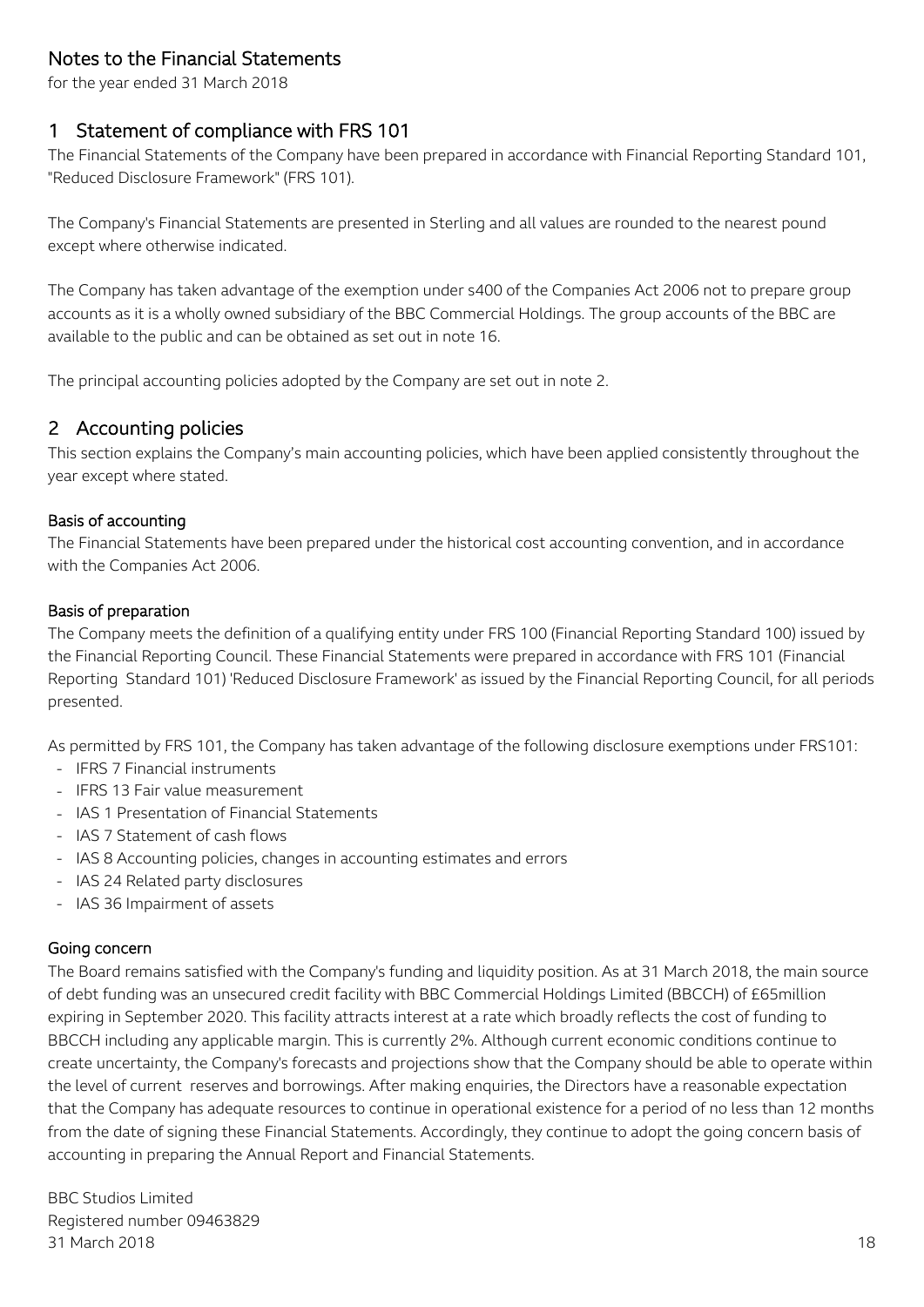for the year ended 31 March 2018

#### Revenue Recognition

Revenue is measured at the fair value of the consideration received or receivable and represents amounts receivable for goods and services provided in the normal course of business, net of discounts, returns, VAT and other salesrelated taxes. Revenue is recognised when the significant transfer of risks and rewards has occurred.

The Company's main sources of revenue and its policies for the recognition of such revenue are summarised as follows

- Primary commissioning income including investment income. Revenue is recognised on delivery of the programme in accordance with the nature of the contract with the customer.
- Secondary rights revenue earned by the Company is recognised on receipt or on an accruals basis where sufficient reliable information is available.

#### Financial instruments

Financial assets and liabilities are recognised on the balance sheet when the Company becomes party to the contractual provisions of the instrument. Financial assets are derecognised from the balance sheet when the Company's contractual rights to the cash flows expire or there has been a substantial transfer of the risks and rewards of the financial asset. Financial liabilities are derecognised from the Company's balance sheet when the obligation specified in the contract is discharged, cancelled or expires. At each balance sheet date, the Company assesses whether there is any objective evidence that any financial asset is impaired.

#### Taxation

Current tax assets and liabilities are measured at the amount expected to be recovered from or paid to the taxation authorities, based on tax rates and laws that are enacted or substantively enacted by the balance sheet date. The tax currently payable is based on taxable profits for the year.

Deferred tax is recognised on all temporary differences arising between the tax bases of assets and liabilities and their carrying amounts in the Financial Statements.

Deferred tax assets are recognised only to the extent that it is probable that taxable profit will be available against which the deductible temporary differences, carried forward tax credits or tax losses can be utilised.

Deferred tax assets and liabilities are measured on an undiscounted basis at the tax rates that are expected to apply when the related asset is realised or liability is settled, based on tax rates and laws enacted or substantively enacted at the balance sheet date.

The carrying amount of deferred tax assets is reviewed at each balance sheet date. Deferred tax assets and liabilities are offset, only if a legally enforceable right exists to offset current tax assets against current tax liabilities, the deferred taxes relate to the same taxation authority and that authority permits the Company to make a single net payment.

Income tax is charged or credited to other comprehensive income if it relates to items that are charged or credited to other comprehensive income. Similarly, income tax is charged or credited directly to equity if it relates to items that are credited or charged directly to equity. Otherwise income tax is recognised in the income statement.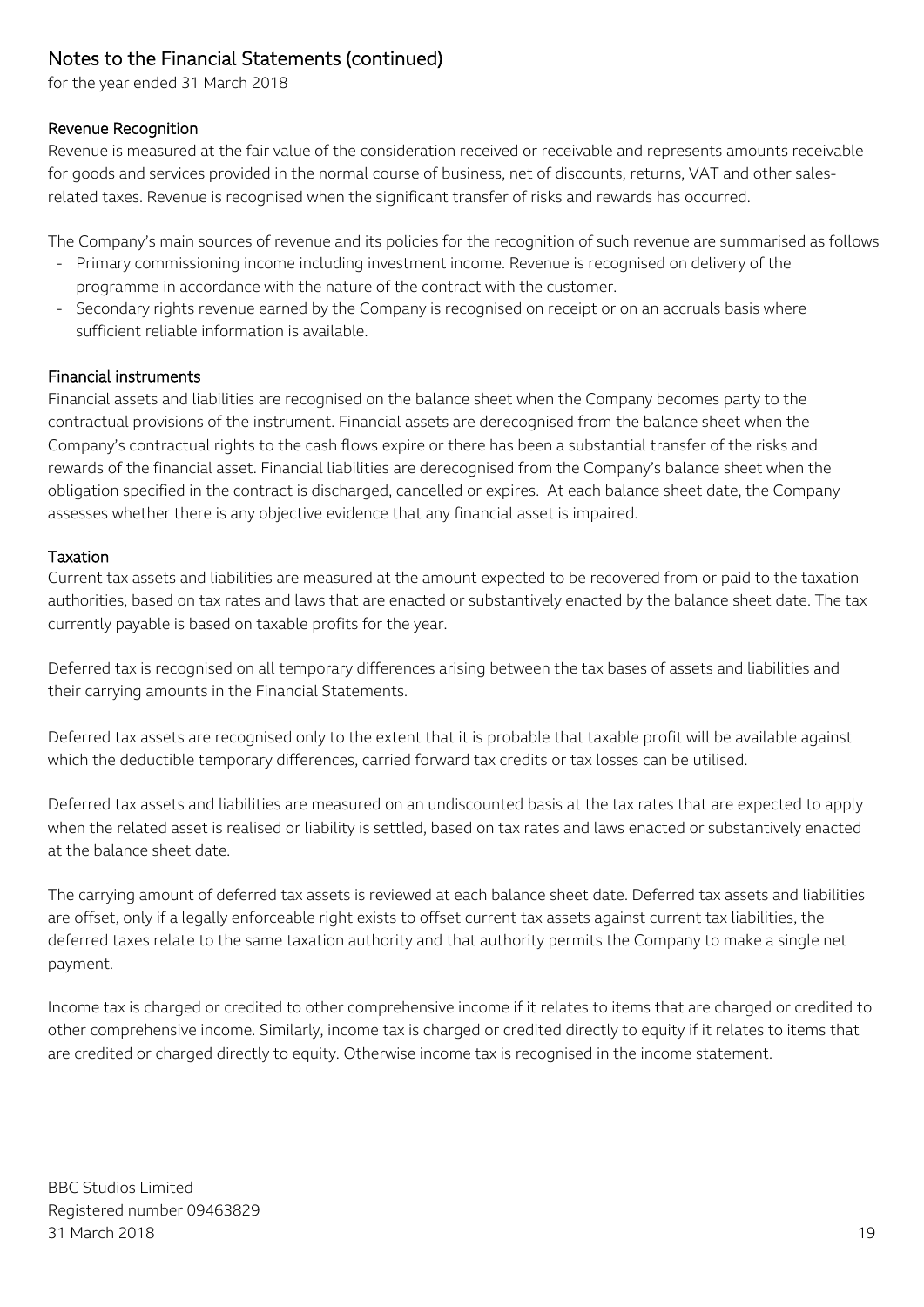for the year ended 31 March 2018

#### Lease payments

All leases are classified as operating leases. The lease expense arising from operating leases is charged to the income statement on a straight line basis over the term of the lease. Any incentives to enter into operating leases are recognised as a reduction of the lease expense and recorded on a straight line basis over the lease term.

#### Intangible fixed assets

#### *Other intangible assets*

Purchased intangible assets are capitalised at cost. After initial recognition, all intangible fixed assets are measured at cost less accumulated amortisation and any accumulated impairment losses. Amortisation is charged on assets with finite lives on a straight line basis over the asset's useful life and disclosed within total operating costs in the income statement.

#### Property, plant and equipment

#### *Owned assets*

Items of property, plant and equipment are stated at cost less accumulated depreciation and any accumulated impairment losses. Cost includes expenditure that is directly attributable to the acquisition of the asset.

#### *Depreciation*

Depreciation is provided to write off the cost of each item of property, plant and equipment, less its estimated residual value, on a straight line basis over its estimated useful life. The major categories of property, plant and equipment are depreciated as follows:

- Plant and machinery:
	- Computer equipment 3 to 5 years
	- Production equipment 3 to 10 years
	- Other 3 to 10 years
- Furniture and fittings 3 to 10 years

#### Trade and other debtors

These are recognised at fair value plus directly attributable transaction costs less an allowance for estimated impairment. The allowance is based on objective evidence that the Company will not be able to recover all amounts due, through a review of all accounts and prior experience collecting outstanding balances. Changes in the carrying amount of the allowance are recognised in the profit and loss account.

#### Inventories

Work in progress relates to the costs of programmes in the course of production which were not delivered to the programme commissioner by 31 March 2018 and comprises direct materials and, where applicable, direct labour costs and those overheads that have been incurred in bringing the assets to their present location and condition. Net realisable value represents the estimated selling price less all estimated costs of completion.

#### Cash and cash equivalents

Cash and cash equivalents comprise cash balances and call deposits with maturity of less than three months.

Registered number 09463829 31 March 2018 20 BBC Studios Limited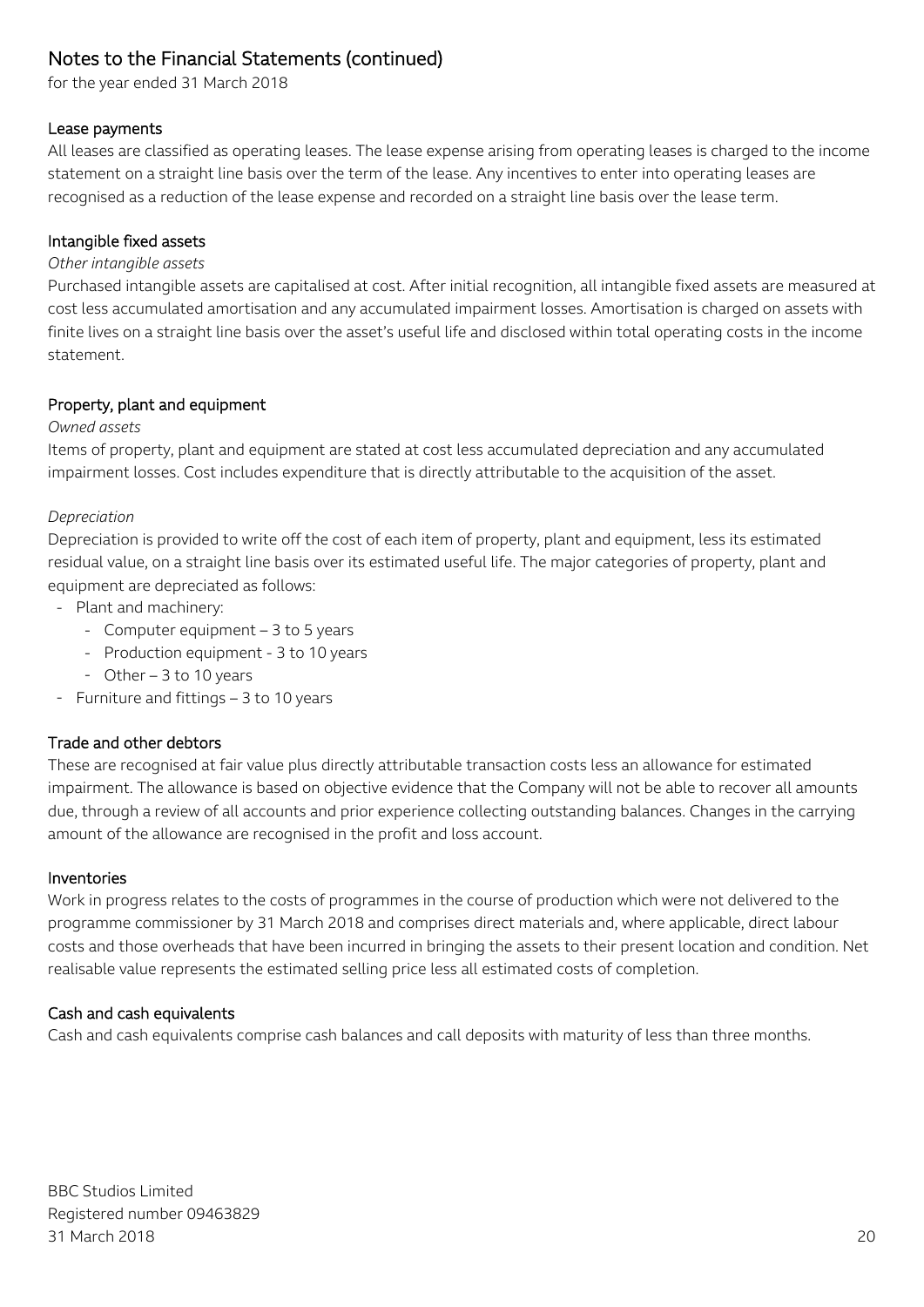for the year ended 31 March 2018

#### Provisions

A provision is recognised in the balance sheet when the Company has a present legal or constructive obligation arising from past events, it is probable that an outflow of economic benefits will be required to settle the obligation and the amount can be reliably estimated. Provisions, other than deferred tax, that are payable over a number of years are discounted to net present value at the balance sheet date using a discount rate appropriate to the particular provision concerned.

#### Retirement benefit plans

Employees of the Company participate in defined benefit schemes operated by the Company's ultimate parent, the British Broadcasting Corporation. The defined benefit schemes provide benefits based on pensionable pay. The assets of the BBC's main pension scheme, the BBC Pension Scheme, to which the majority of employees belong, are held separately from those of the BBC Group.

The BBC Pension Scheme is a group-wide scheme and there is no contractual agreement or stated policy for charging the net defined benefit cost to scheme participants. The contribution rates are set by the pension scheme trustees based on valuations which take a longer-term view of the assets required to fund the scheme's liabilities. Valuations of the scheme are performed by Willis Towers Watson, consulting actuaries, with formal valuations undertaken at least every three years. Accordingly, the Company accounts for contributions payable to the scheme as if the schemes were defined contribution schemes, as is required by IAS 19 Employee Benefits.

#### Termination benefits

Termination benefits are a component of restructuring provisions and are payable when employment is terminated before the normal retirement date. They are recognised as an expense when the Company is demonstrably committed to termination, being when there is a detailed formal plan to terminate employment without possibility of withdrawal.

#### Other employee benefits

Other short and long term employee benefits, including holiday pay and long service leave, are recognised as an expense over the period in which they accrue.

#### Use of estimates and judgements

The preparation of Financial Statements in conformity with IFRS requires the use of certain critical accounting assumptions, and requires management to exercise its judgement and to make estimates in the process of applying the Company's accounting policies.

The timing of revenue recognition requires judgement, as does the amount to be recognised. This may involve estimating the fair value of consideration before it is received. In making these judgements, the Company considers the revenue recognition criteria set out in IAS 18 *Revenue* and, in particular, whether the Company had transferred the significant risks and rewards of the goods/services to the customer.

#### Adoption of new and revised accounting standards

No new accounting standards, or amendments to accounting standards, or IFRIC interpretations that are effective for the year ended 31 March 2018 have had a material impact on the Company.

Registered number 09463829 31 March 2018 BBC Studios Limited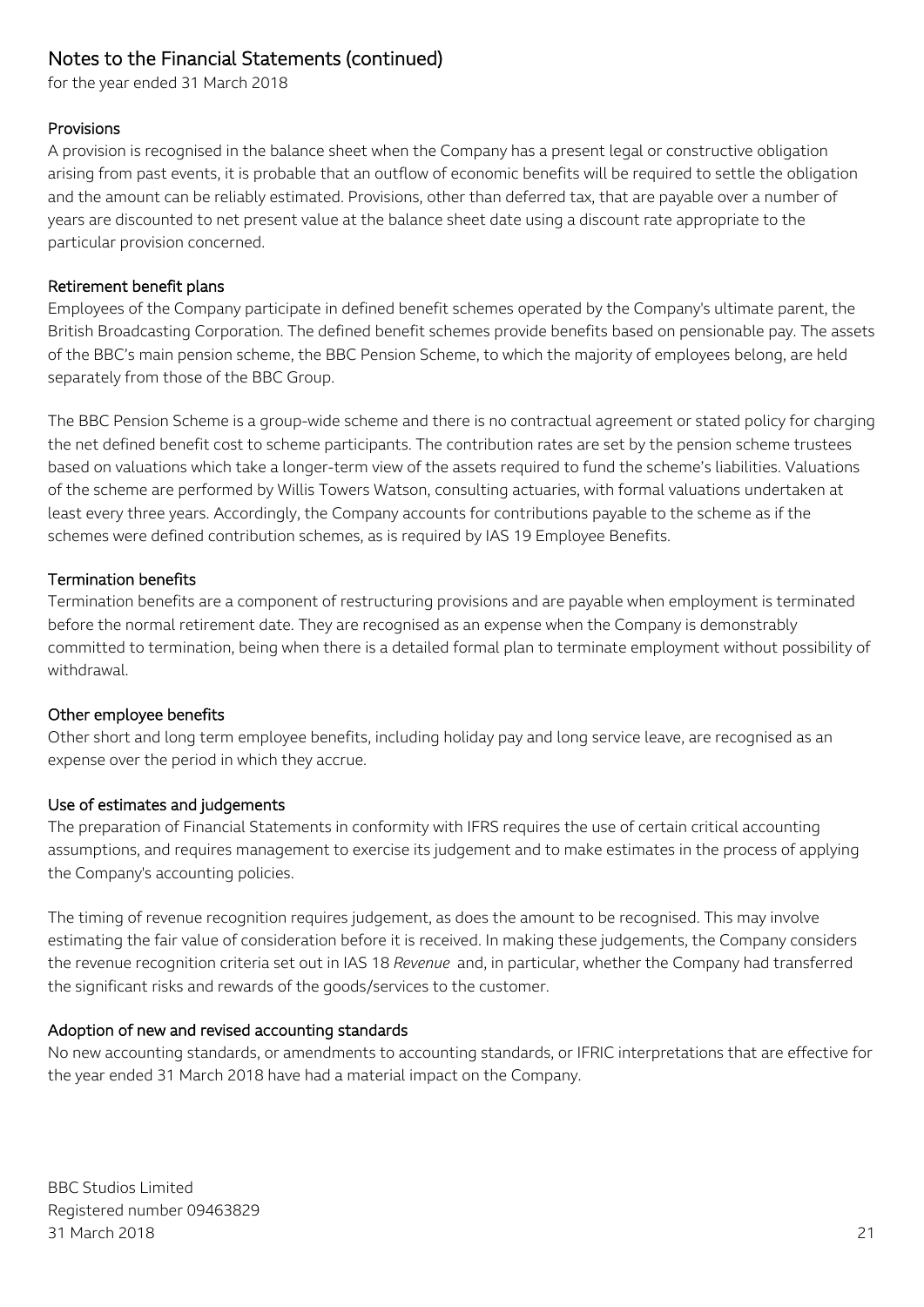for the year ended 31 March 2018

### 3 Operating profit

Operating profit is stated after charging:

|                                                      |      | 2018   | 2017  |
|------------------------------------------------------|------|--------|-------|
|                                                      | Note | £'000  | £'000 |
| Staff costs                                          |      | 78,973 |       |
| Rentals on operating leases and similar arrangements |      | 16,169 |       |
| Inventory recognised as an expense                   |      | 1,519  |       |
| Depreciation of property, plant and equipment        |      | 596    |       |
| Audit fees payable to the National Audit Office      |      | 250    |       |
| Loss on disposal of fixed assets                     |      | 60     |       |
| Amortisation of intangible fixed assets              | 8    | 39     |       |

Operating costs directly related to programme expenditure are capitalised within work in progress. Amounts held in work in progress are released to the income statement in line with the revenue recognition policy set out in note 2.

### 4 Profit on ordinary activities before interest and tax

The Company made a profit of £4.0m (2017: £nil) for the period to 31 March 2018.

### 5 Staff numbers and costs

#### 5a Persons employed

The average monthly number of persons (including Directors) employed by the company during the year was 1,601 (2017: nil). Within the averages, 138 (2017: nil) part-time employees have been included at their full-time equivalent of 95 (2017: nil). In addition, the company employed an average full-time equivalent of 234 (2017: nil) persons on a casual basis.

#### 5b Staff costs (including Directors)

|                       | 2018   | 2017  |
|-----------------------|--------|-------|
|                       | £'000  | £'000 |
| Salaries and wages    | 66,270 |       |
| Social security costs | 7,807  |       |
| Pension costs         | 4,732  |       |
| Restructuring costs   | 164    |       |
| Total staff costs     | 78,973 |       |

#### 5c Director's remuneration

The Directors' emoluments were as follows:

|                      | 2018  | 2017<br>∠∪ |
|----------------------|-------|------------|
|                      | £'000 | £'000      |
| Aggregate emoluments | 794   | $\sim$     |

Post-employment benefits are accruing for two (2017: nil) Directors under a defined benefit scheme.

The Company did not trade during the prior year and accordingly no costs relating to Directors' remuneration were incurred by the Company.

Registered number 09463829 31 March 2018 BBC Studios Limited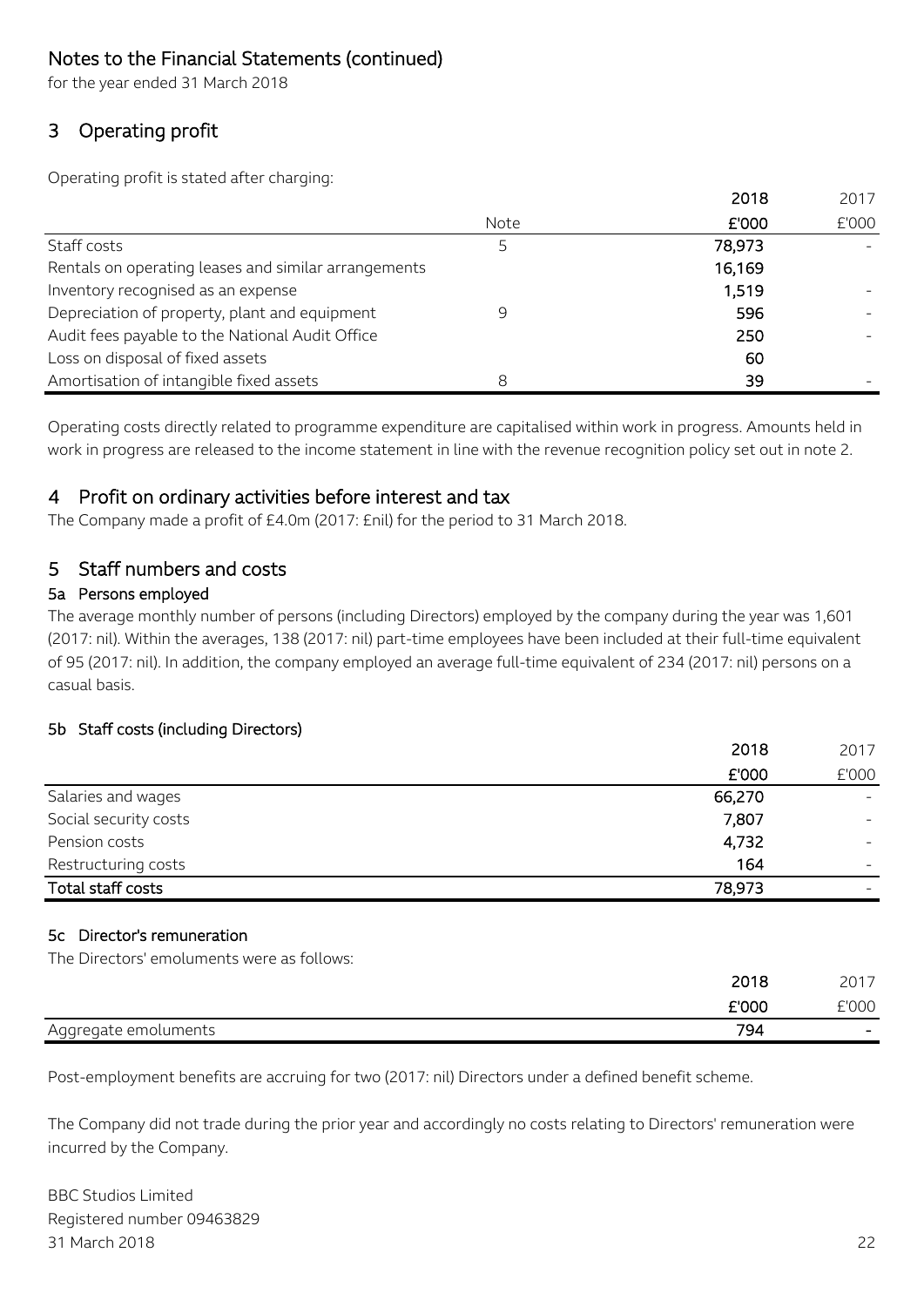for the year ended 31 March 2018

### 5c Director's remuneration (continued) Highest paid Director

The highest paid Director's emoluments were as follows:

|                                           | 2018                         | 2017  |
|-------------------------------------------|------------------------------|-------|
|                                           | £'000                        | £'000 |
| Emoluments                                | 340                          |       |
| Defined benefit pension scheme:           |                              |       |
| - accrued pension at the end of the year  | 50                           |       |
| - accrued lump sum at the end of the year | $\qquad \qquad \blacksquare$ |       |
| Performance related                       | 136                          |       |

The Company did not trade during the prior year and accordingly no costs relating to Directors' remuneration were incurred by the Company.

### 6 Finance costs

|                       | 2018  | 2017                     |
|-----------------------|-------|--------------------------|
|                       | £'000 | £'000                    |
| Interest on loans     | 726   | $\overline{\phantom{0}}$ |
| Total financing costs | 726   |                          |

### 7 Taxation

#### 7a Analysis of charges for the period

The charge for the year, based on a rate of corporation tax of 19% comprises:

|                                                                                        | 2018  | 2017  |
|----------------------------------------------------------------------------------------|-------|-------|
|                                                                                        | £'000 | £'000 |
| Current tax:                                                                           |       |       |
| UK corporation tax                                                                     | 1,095 |       |
| Total current tax                                                                      | 1,095 |       |
| Deferred tax                                                                           |       |       |
| Origination and reversal of temporary differences                                      | (11)  |       |
| Tax rate reduction                                                                     |       |       |
| Total deferred tax                                                                     | (10)  |       |
| Total tax charge for the year                                                          | 1,085 |       |
| Factors affecting the tax charge<br>7b.                                                |       |       |
|                                                                                        | 2018  | 2017  |
|                                                                                        | £'000 | £'000 |
| Profit on ordinary activities before tax                                               | 5,078 |       |
| Profit on ordinary activities at the standard rate of corporation tax in the UK of 19% | 965   |       |
| Effects of:                                                                            |       |       |
| Other disallowable expenditure                                                         | 119   |       |

Tax rate reduction 1 -

### Total tax charge for the year 1,085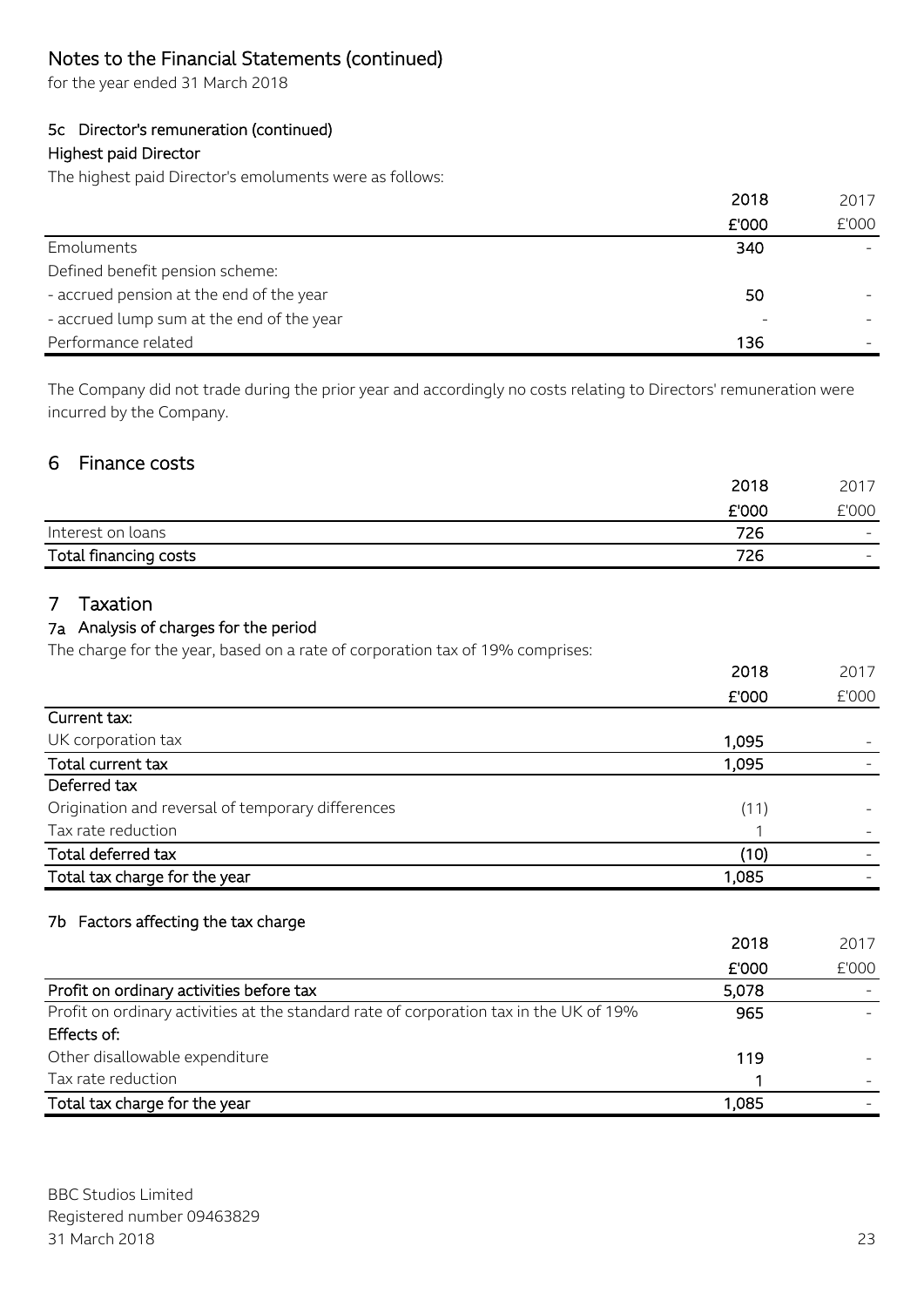for the year ended 31 March 2018

#### 7c Deferred tax analysis

In accordance with IAS 12, Income Tax, the Company provides for all deferred tax liabilities in full and deferred tax assets where they are expected to be realised in the foreseeable future at a rate of 17%.

|                                   | 2018  | 2017  |
|-----------------------------------|-------|-------|
| Deferred tax provision            | £'000 | £'000 |
| Deferred tax credit               | (10)  |       |
| Provision at end of year          | (10)  |       |
|                                   | 2018  | 2017  |
| Deferred tax asset                | £'000 | £'000 |
| Fixed asset temporary differences | (10)  |       |
|                                   |       |       |
| Total deferred tax asset          | (10)  |       |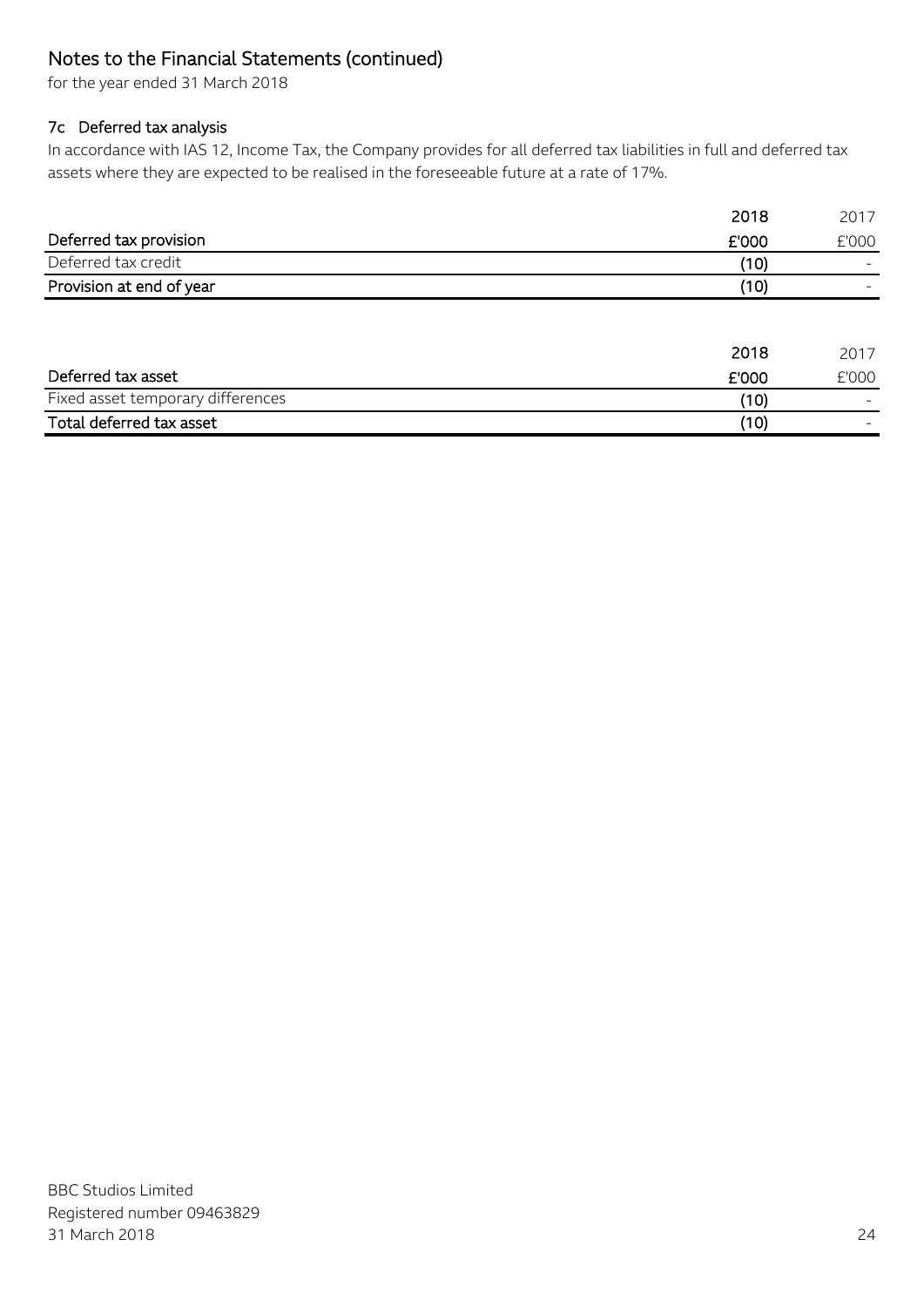for the year ended 31 March 2018

#### 8 Intangible fixed assets

|                             | Other       |       |
|-----------------------------|-------------|-------|
|                             | intangibles | Total |
|                             | £'000       | £'000 |
| Cost                        |             |       |
| At 1 April 2016             |             |       |
| Additions                   |             |       |
| At 31 March 2017            |             |       |
| Additions                   | 44          | 44    |
| At 31 March 2018            | 44          | 44    |
| Amortisation and impairment |             |       |
| At 1 April 2016             |             |       |
| Charge for the year         |             |       |
| At 31 March 2017            |             |       |
| Charge for the year         | 39          | 39    |
| At 31 March 2018            | 39          | 39    |
| Net book value              |             |       |
| At 31 March 2018            | 5           | 5     |
| At 31 March 2017            |             |       |

Intangible asset amortisation is directly related to programme expenditure and is capitalised as work in progress. Amounts held in work in progress are released to the income statement in line with the revenue recognition policy set out in note 2.

Additions in the year relate to assets transferred to the Company from the former BBC Studios division of BBC Public Service Broadcasting.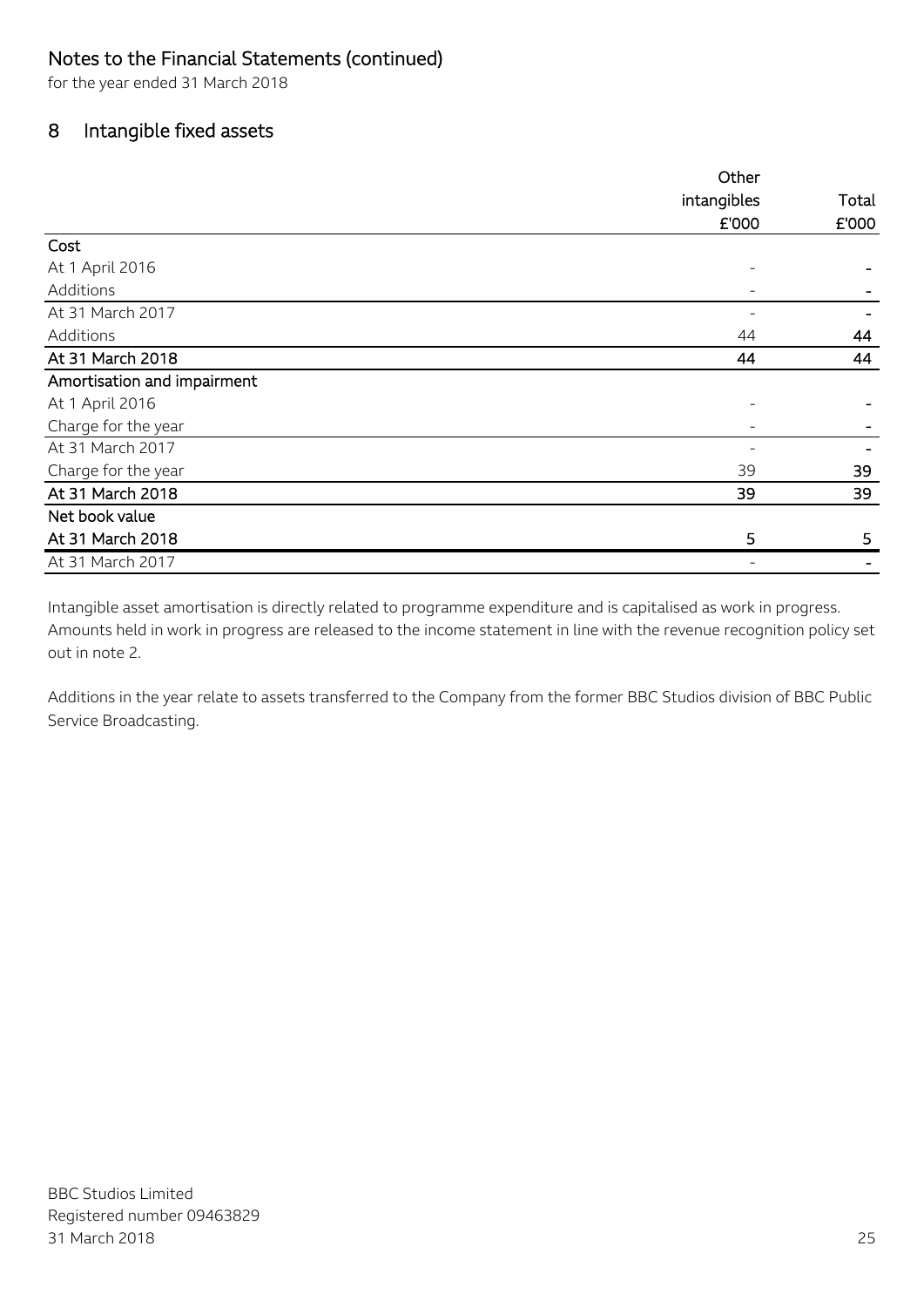for the year ended 31 March 2018

#### 9 Property, plant and equipment

| Plant and<br>machinery | Assets under |       |
|------------------------|--------------|-------|
|                        | construction | Total |
| £'000                  | £'000        | £'000 |
|                        |              |       |
|                        |              |       |
|                        |              |       |
|                        |              |       |
| 1,545                  | 591          | 2,136 |
| 591                    | (591)        |       |
| (161)                  |              | (161) |
| 1,975                  |              | 1,975 |
|                        |              |       |
|                        |              |       |
|                        |              |       |
|                        |              |       |
| 596                    |              | 596   |
| (101)                  |              | (101) |
| 495                    | -            | 495   |
|                        |              |       |
| 1,480                  |              | 1,480 |
|                        |              |       |
|                        |              |       |

Tangible asset depreciation is directly related to programme expenditure and is capitalised as work in progress. Amounts held in work in progress are released to the income statement in line with the revenue recognition policy set out in note 2.

Additions in the year include £1.4m relating to assets transferred to the Company from the former BBC Studios division of BBC Public Service Broadcasting.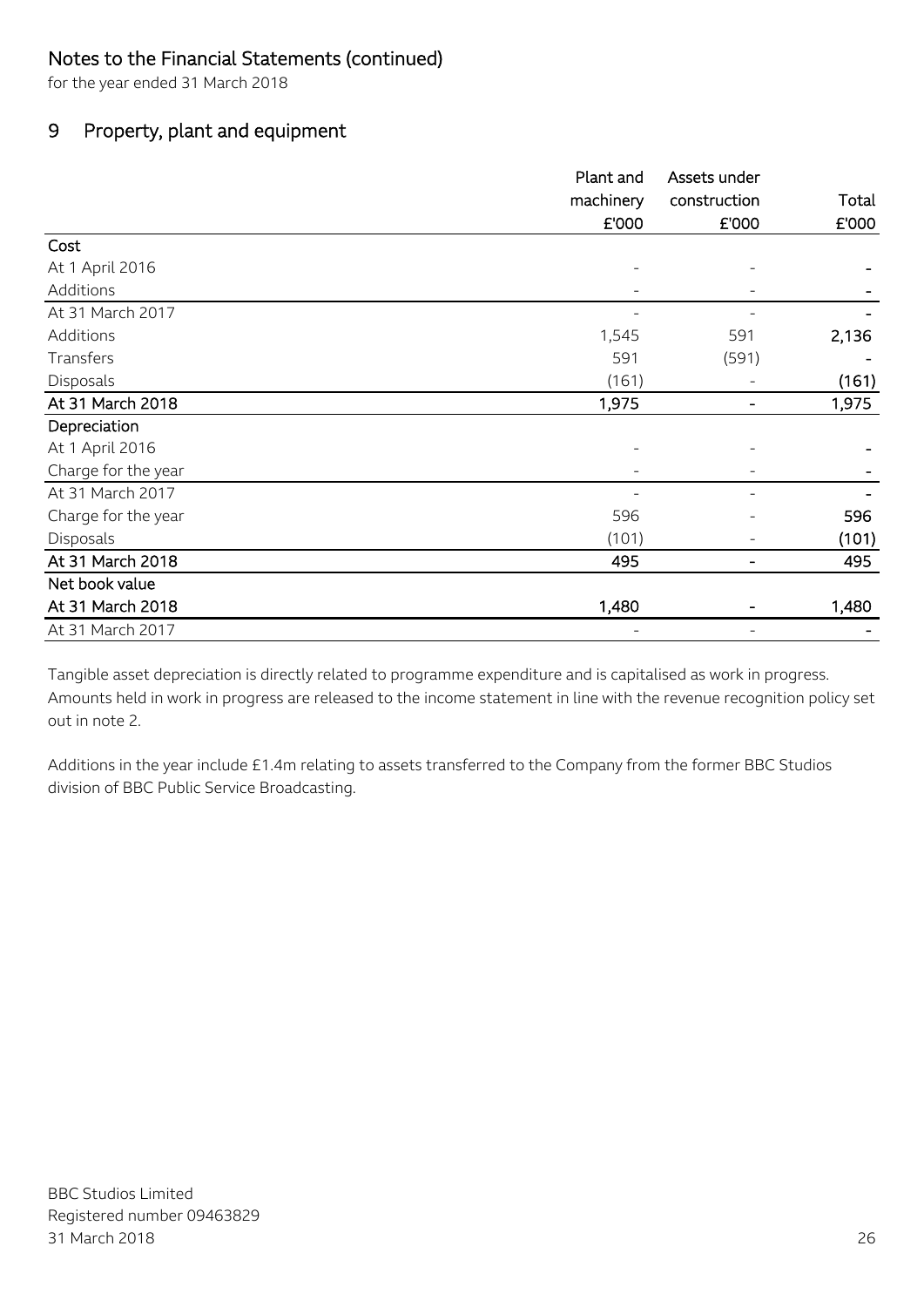for the year ended 31 March 2018

### 10 Inventory

|                  | 2018   | 2017                     |
|------------------|--------|--------------------------|
|                  | £'000  | £'000                    |
| Work in progress | 77,018 | $\overline{\phantom{0}}$ |
| Total inventory  | 77,018 | $\sim$                   |

The work in progress balance comprises the cost of programmes in the course of production that were not delivered to the commissioner by 31 March 2018. Amounts held in work in progress are released to the income statement in line with the revenue recognition policy set out in note 2. During 2017/18, £411.6 million was released to the income statement from work in progress, along with an associated revenue of £412.3 million.

### 11 Trade and other receivables

|                                   | 2018   | 2017  |
|-----------------------------------|--------|-------|
|                                   | £'000  | £'000 |
| Amounts due within one year:      |        |       |
| Intercompany receivables          | 59,321 |       |
| Trade receivables                 | 1,702  |       |
| <b>VAT</b>                        | 1,499  |       |
| Other receivables                 | 2,285  |       |
| <b>Total receivables</b>          | 64,807 |       |
| Trade and other payables<br>12    |        |       |
|                                   | 2018   | 2017  |
|                                   | £'000  | £'000 |
| Amounts due within one year:      |        |       |
| Intercompany payables             | 49,171 |       |
| Trade payables                    | 23,509 |       |
| Accruals and deferred income      | 8,067  |       |
| Other payables                    | 3,591  |       |
| Taxation and social security      | 2,504  |       |
| Total payables                    | 86,842 |       |
| Provisions<br>13                  |        |       |
|                                   | 2018   | 2017  |
|                                   | £'000  | £'000 |
| Amounts due within one year:      |        |       |
| Provision for restructuring costs | 1,302  |       |
| Other provisions                  | 747    |       |
| <b>Total provisions</b>           | 2,049  |       |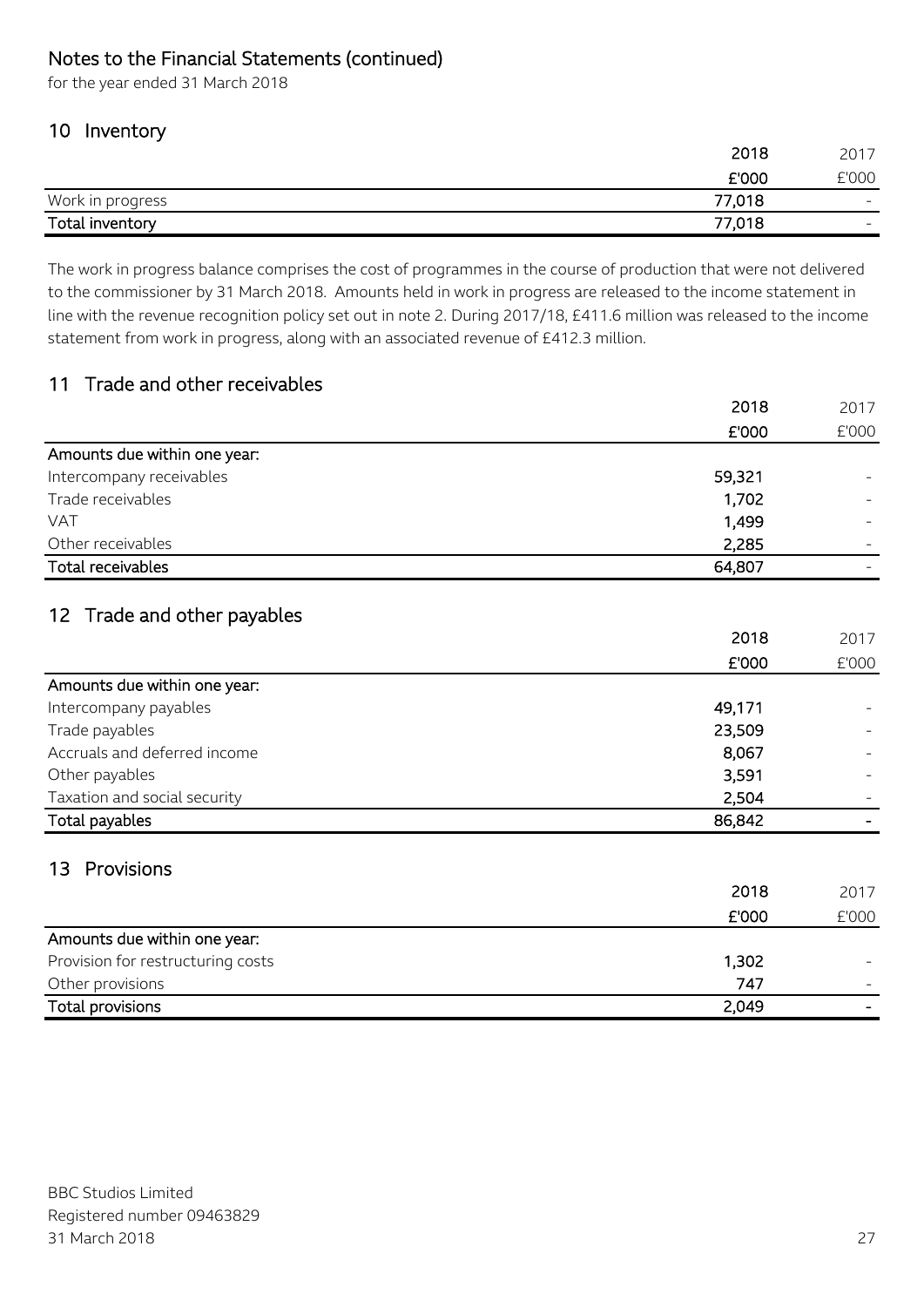for the year ended 31 March 2018

### 14 Pensions

#### Defined benefit schemes:

The Company accounts for the BBC Pension Scheme as if it were a defined contribution scheme. This is because it is unable to identify its share of the underlying assets and liabilities of the scheme on a consistent and reasonable basis. The pension cost for this scheme therefore represents contributions payable by the Company to the scheme and the costs amounted to £3.9 million in the year (2017: nil).

#### Defined contribution schemes:

The BBC also operates its own defined contribution pension schemes. The pension cost represents contributions payable by the Company to the funds and this amounted to £1.1 million in the year (2017: nil).

Information about the scheme deficit that may affect the amount of future contributions, including the basis used to determine that deficit and the implications, can be found in notes C7 and C8 of the BBC Annual Report and Accounts.

### 15 Share capital

|                                     | 2018  | 2017  |
|-------------------------------------|-------|-------|
|                                     | £'000 | £'000 |
| Allotted, called up and fully paid: |       |       |
| 50,000 Ordinary shares of £1 each   | 50    |       |
|                                     | 50    |       |

Share capital as at 31 March 2017 was £1.

Shares in the Company were issued to BBC Ventures Group Limited in April 2017. A special resolution was subsequently passed in October 2017 to reduce the authorised share capital for BBC Studios Limited to £50,000. The following share movements took place during the year:

#### Date of issue

| 27 February 2015 | Issue of initial ordinary share capital                       |                |
|------------------|---------------------------------------------------------------|----------------|
| 11 October 2017  | Issue of shares to BBC Ventures Group Ltd                     | 49,539,932     |
| 11 October 2017  | Cancellation of shares held in the name of BBC Ventures Group | (49, 489, 933) |
|                  |                                                               | 50,000         |

### 16 Ultimate controlling party

The Company's ultimate parent undertaking and controlling party is the British Broadcasting Corporation which is incorporated in the United Kingdom by Royal Charter. The results of the Company are consolidated within BBC Commercial Holdings Limited and the British Broadcasting Corporation. Copies of the Financial Statements of the BBC can be obtained from the British Broadcasting Corporation, Broadcasting House, London, W1A 1AA.

### 17 Post-balance sheet events

On 3 April 2018 BBC Ventures Group Limited was renamed to BBC Studios Group Limited, which acts as the holding company for BBC Studios Limited and BBC Worldwide Limited. As a result, BBC Studios Group is a global content group, embodying the very best of bold British creativity, and investing in quality content across premium genres including factual, scripted and entertainment. Its profits contribute to significant financial returns that are reinvested into the BBC for the benefit of the UK licence fee payer.

Registered number 09463829 BBC Studios Limited 31 March 2018

£